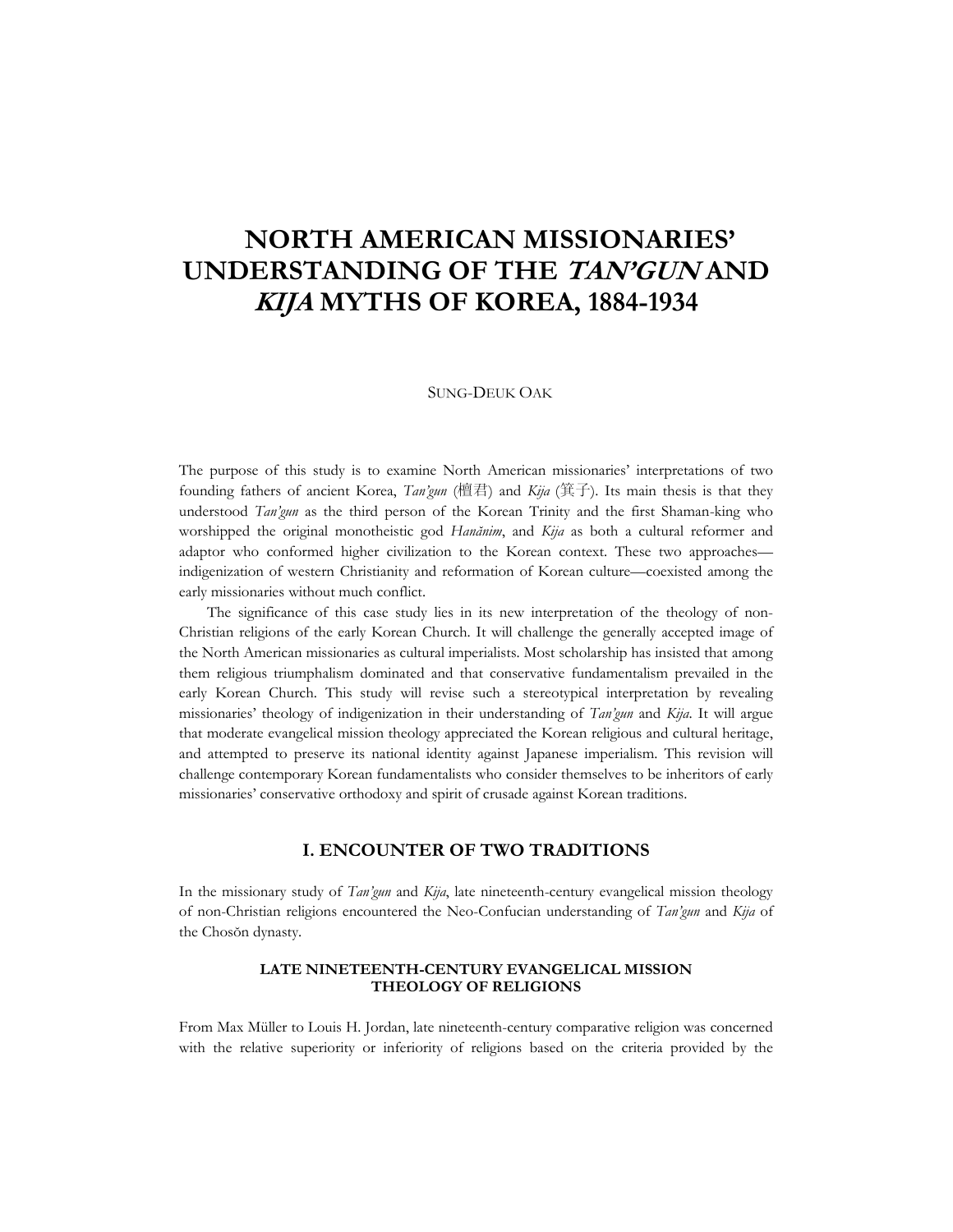Darwinian-Spencerian theory of evolution. Yet many North American evangelical mission scholars advocated the theory of degradation, which maintained that primitive monotheism had deteriorated to polytheism or pantheism through sinful human history. They defended the theory of degeneration in arguing for the supremacy and uniqueness of Christianity. They asserted that only Christianity, especially Protestantism, had preserved fully and completely the original divine revelation and biblical monotheism, whereas other forms of faith had been corrupted from it.

In 1891 F. F. Ellinwood, senior secretary of the Board of Foreign Mission of the PCUSA, in his lecture on "The Traces of a Primitive Monotheism," attacked evolutionism, relying partly on S. H. Kellogg's view: "We cannot believe that fetishism and idolatry have been God's kindergarten method of training the human race for the higher and more spiritual service of His kingdom." He accepted the claims of missionary scholars in China who argued that the ancient Chinese were monotheists, and "Shangti" was the personal Supreme Deity. Ellinwood asserted that every nation had some notions of God, but that evidences showed their degeneration to polytheism. Most early Protestant missionaries to Korea were under the influence of the theory of degradation.1

 On the other hand, liberal Christian scholars were in favor of Darwinian evolutionism in their explanation of the origin of world religions and their development. However, they were also convinced of the superiority of Christianity. James F. Clarke said that Christianity was "the religion of the most civilized and the only progressive nations of the world." He argued that Christianity and Christendom alone were in a state of steady development and progress. "Every country which professes the Christian faith is advancing, all others relatively stagnant. … Christendom is a confederation of mighty nations." The language of Christian "civilization" and "progress" replaced that of conservative "biblical" superiority. <sup>2</sup> Some Methodist missionaries in Korea accepted this evolutionism. The above two attitudes justified the destruction of idolatrous "heathen" religions. The replacement of "superstitious" and "false" religions by Christianity was the only alternative for them.

From the 1850s on, some theologians in England and Scotland and "progressive conservative" or "liberal evangelical" missionaries in India and China advocated "fulfillment theory," a new apologetic or a new attitude toward other faiths. They argued that Jesus Christ was the fulfillment of the fragmental truths of other religions and all other religions had prepared for the Christian gospel by their defects. The Edinburgh World Missionary Conference of 1910 adopted the theory as its official theology of non-Christian religions. Its Commission IV sent a questionnaire to a large number of missionaries and received nearly two hundred sets of answers, publishing them in a report—*The Missionary Message in Relation to Non-Christian Religions*. In the answer to Question 5—"What attitude should the Christian preacher take toward the religion of the people among whom he labors?"—most respondents wrote that a missionary should have an open-minded, courteous, respectful, conciliatory, and thoroughly friendly and appreciative attitude

 <sup>1</sup> F. F. Ellinwood, *Oriental Religions and Christianity* (New York: Scribner's Sons, 1892; 4th edition, 1911), 224, 239-45, and 262. He supervised the Northern Presbyterian Mission in Korea from 1884 to 1902. Cf. S. H. Kellogg, *The Genesis and Development of Religion* (New York: Macmillan, 1892), 181-201. 2 James F. Clarke, *Ten Great Religions Part II* (Boston: Houghton, Mifflin, & Co., 1883), 354-6.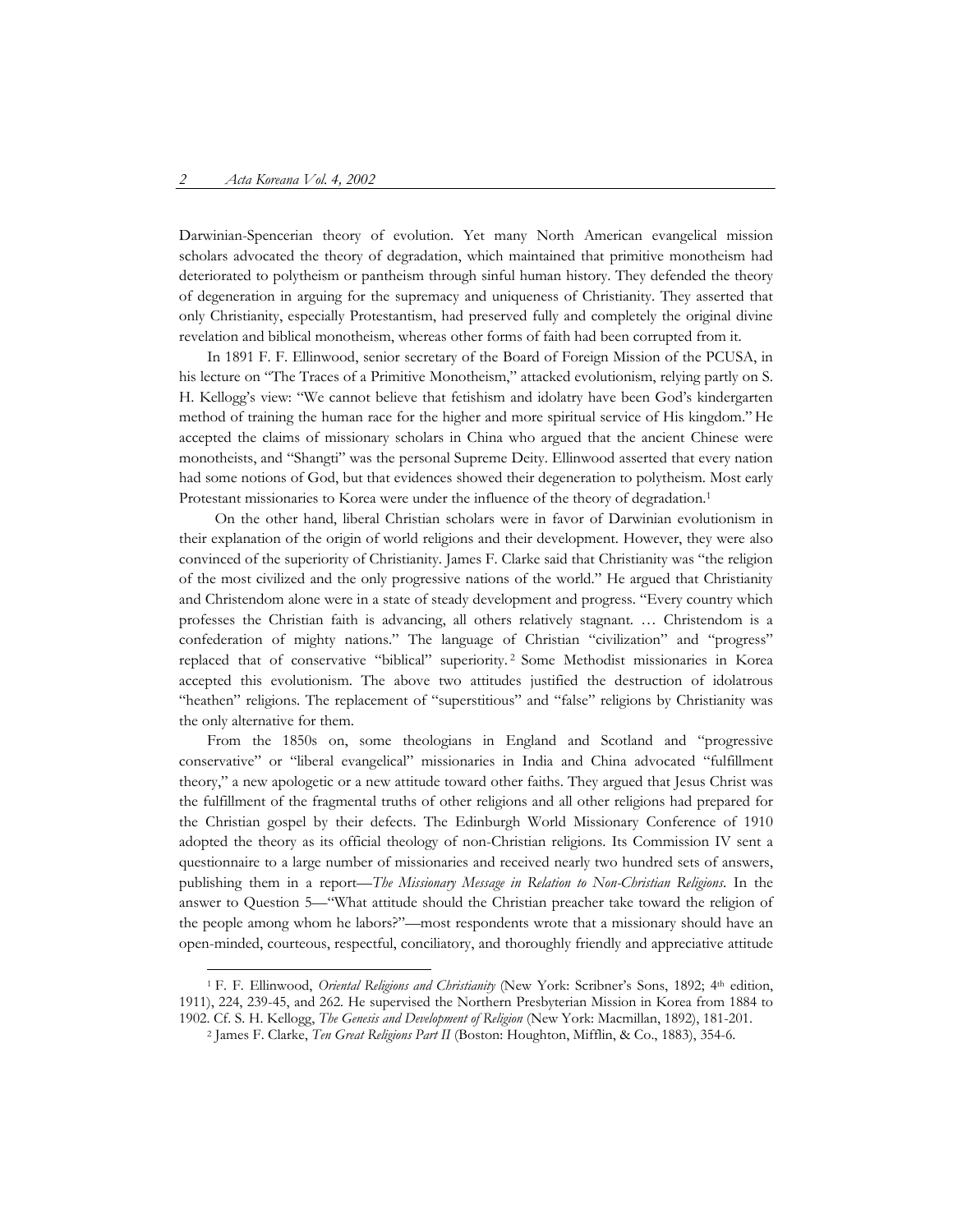and study other faiths deeply. In answer to Question 6 of the enquiry—"What are the elements in the said religion or religions which present the points of contact with Christianity and may be regarded as a preparation for it?"—most replies enumerated various points of contact. Some leading progressive theologians led the Commission with a clear missiological intention to advocate the fulfillment theory. The majority of the respondents testified to its validity with their seasoned experiences in the fields. 3

In the late nineteenth century, North American mission scholars, both conservative and liberal, argued for the superiority of Christianity over heathen religions. This view dominated American missions to Korea, initiated in 1884. The above three different streams of mission theology toward Asian culture and religions—the theory of degradation, the Christian civilization theory, and the fulfillment theory—influenced those scholars' understanding of *Tan'gun* and *Kija*.

#### **CONFUCIAN UNDERSTANDING OF TAN'GUN AND KIJA IN THE CHOSŎN DYNASTY**

For their investigation into the ancient Korean myths and history, missionaries depended on the existing Korean historiography produced in the Chosŏn dynasty (1392-1910). Those books had three major different understandings of *Tan'gun*—as a political, a cultural, or a religious figure. In the late fourteenth and fifteenth century, they focused on his role as the founder of the Korean race as a national community and the first king of heavenly mandate in order to establish the historical legitimacy of the dynasty. The *Tongguk t'onggam* (東國通鑑, 1485), the first official overall history of Korea from *Tan'gun* through the end of the Koryŏ dynasty, inherited the theory of the three Chosŏns (*Tan'gun* Chosŏn—*Kija* Chosŏn—*Wiman* Chosŏn) of the previous histories. It interpreted the ancient myths through the perspective of Confucian rationalism and morality.

In the sixteenth century when the Confucian ideology was established, the mainline historical consciousness emphasized *Kija* as the father of Confucian morality. Thus *Tan'gun* was subordinated to *Kija*. Yet minority scholars stressed the role of *Tan'gun* in the origin of the Korean people. O Un, a *Namin*, wrote the *Tongsa ch'anyo* (東史纂要, 1608), and Cho Chŏng, a *Pukin*, wrote the *Tongsa poyu* (東史補遺, ca 1630). The latter elevated the history of Korea to a time period as ancient as that of China by quoting the text of the *Samguk yusa* (三國遺事), written by the Buddhist monk Irŏn (1206-89). In the eighteenth century, *Tan'gun* began to be worshipped as a god by Shamanistic and Taoist groups. A minority of scholars understood *Tan'gun* as the foundation of Korean Confucian cultural identity distinguished from the Chinese. Yi Chongwhui's *Tongsa* (東史, 1780) placed *Tan'gun* Chosŏn at the same level with China. It emphasized *Tan'gun*'s cultural teachings. He maintained that *Whan'ung* (桓雄) established a religion of spirits.

 <sup>3</sup> *World Missionary Conference, 1910; Report of Commission IV, The Missionary Message in Relation to Non-Christian Religions* (New York: Revell, 1910). For a detailed study on the responses, see K. Cracknell, *Justice, Courtesy and Love* (London: Epworth Press, 1995). Cf. Eric J. Sharpe, *Not to Destroy but to Fulfil: The Contribution of J. N. Farquhar to Protestant Missionary Thought in India before 1914* (Uppsala: Swedish Institute of Missionary Research, 1965).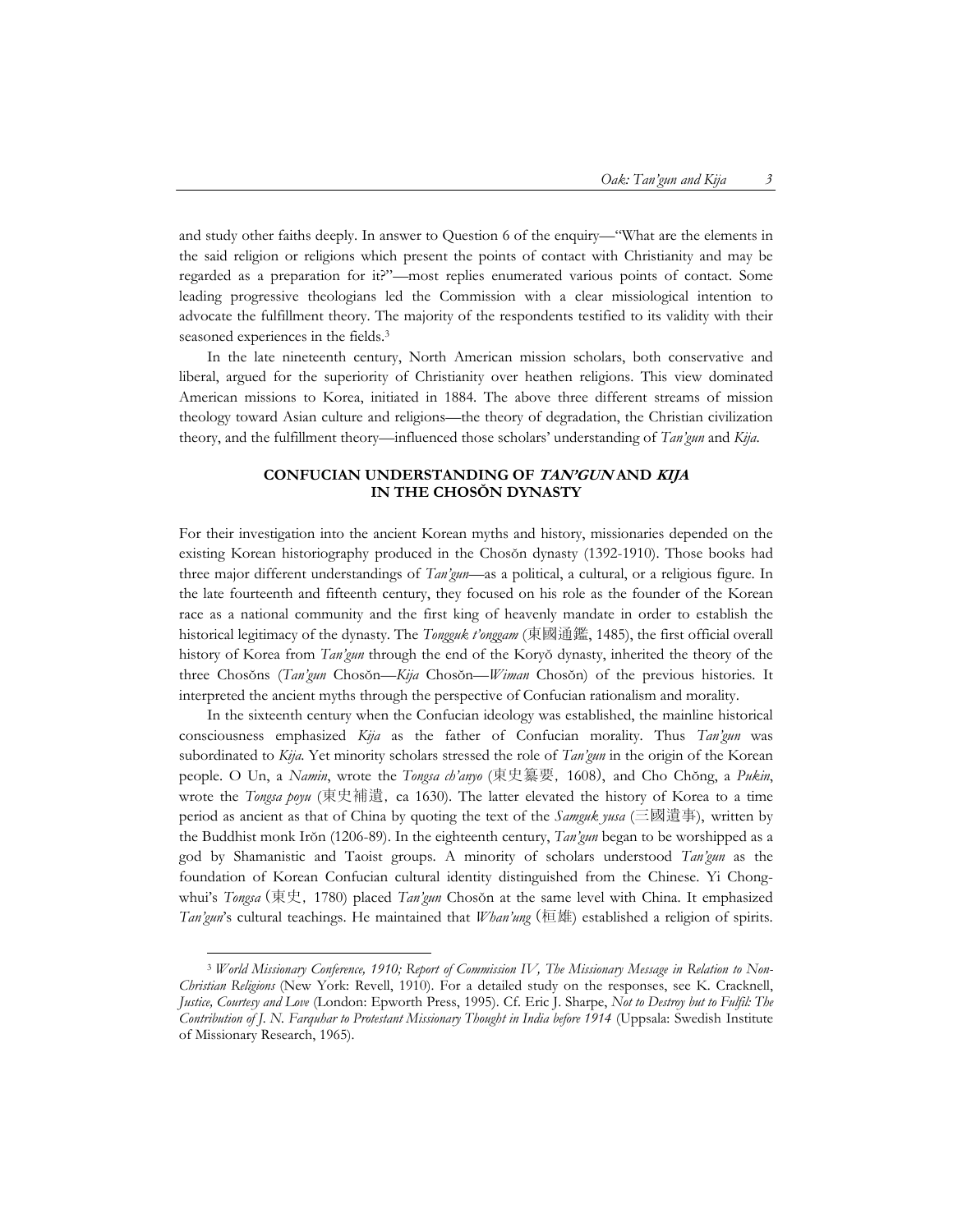Chang Tong's *Tongsa kangyo* (東史綱要, 1884) accepted the text of *Tan'gun* of the *Samguk yusa*. 4 The early twentieth-century governmental textbooks portrayed *Kija* as the foundation of the enlightenment movement of modern Korea.5

## **II. TAN'GUN AND "HANĂNIM"**

North American missionaries began to publish their studies on the myths and history of Korea in 1895. The discussion of the Korean term, *Hanănim* (하님 Heavenly Lord) for "God" stimulated their probe into the *Tan'gun* myth.

#### **FIRST TRANSLATIONS OF GALE, APPENZELLER, JONES, AND HULBERT IN 1895**

Four early missionary scholars in Korean studies—J. S. Gale (1863-1937), H. G. Appenzeller (1858-1902), G. H. Jones (1865-1918), and H. B. Hulbert (1863-1949)—participated in introducing the ancient history of Korea to the world in 1895. As their researches were just begun, the historical sources on which they depended determined their perspectives on *Tan'gun*. Or, one could say that the sources that they chose represented their understandings of the origin of the Korean people.

Gale depended on the *Tongguk t'onggam*, to which most Western diplomats and missionaries referred in the 1890s. He followed the mainstream historical understanding of the Chosŏn dynasty and accepted its emphasis on *Kija*. As a result, Gale's translations contained less mythical elements in the story of *Tan'gun* than those of Hulbert who used more varied histories including the *Tongsa kangyo*. Gale began to translate the *Tongguk t'onggam* in 1895.

"In B. C. 2332 a spirit being alighted under a sandal-wood tree on Tābāk mountain, Yung-pyun, P'yung-an province. The people of the country gathered round, made him their chief and proclaimed him Tan-goon, king of Chosun. He built his capital at P'ing-yang in the 25<sup>th</sup> year of the Yo Emperor of China, again he built another capital at Pāk-mountain, and in the year B. C. 1324 he ascended into heaven from the Adal hills, Kang-dong District." Notwithstanding his miraculous ascension, he has had several graves built to him. One is in Choong-hwa and was repaired as late as 1890 by the governor of

 <sup>4</sup> The *Tongsa kangyo* (7 volumes) was a résumé of the five great histories—the *Tongguk t'onggam*, the *Tongsa ch'anyo*, the *Wirye ch'amrok*, the *Tongsa poyu*, and the *Tongsa hoegang*. (C. N. Weems, *Hulbert's History of Korea*, Vol. I (New York: Hillary House, 1962), "Editiors Introduction," 74-5; Maurice Courant, *Bibliographie coréene*, vol. II, 336-8.) It differs from the *Tongsa kangmok* (東史綱目, 1778, by An Chŏngbok). At present the British Museum has the only known copy of *Tongsa kangyo.* 5 Pak Kwang-yong, "Tan'gun insik ŭi yŏksajŏk pyŏnch'ŏn," *Tan'gun k<sup>ŭ</sup> ihae wa charyo* (Seoul: Seoul

National University Press, 1992), 158-81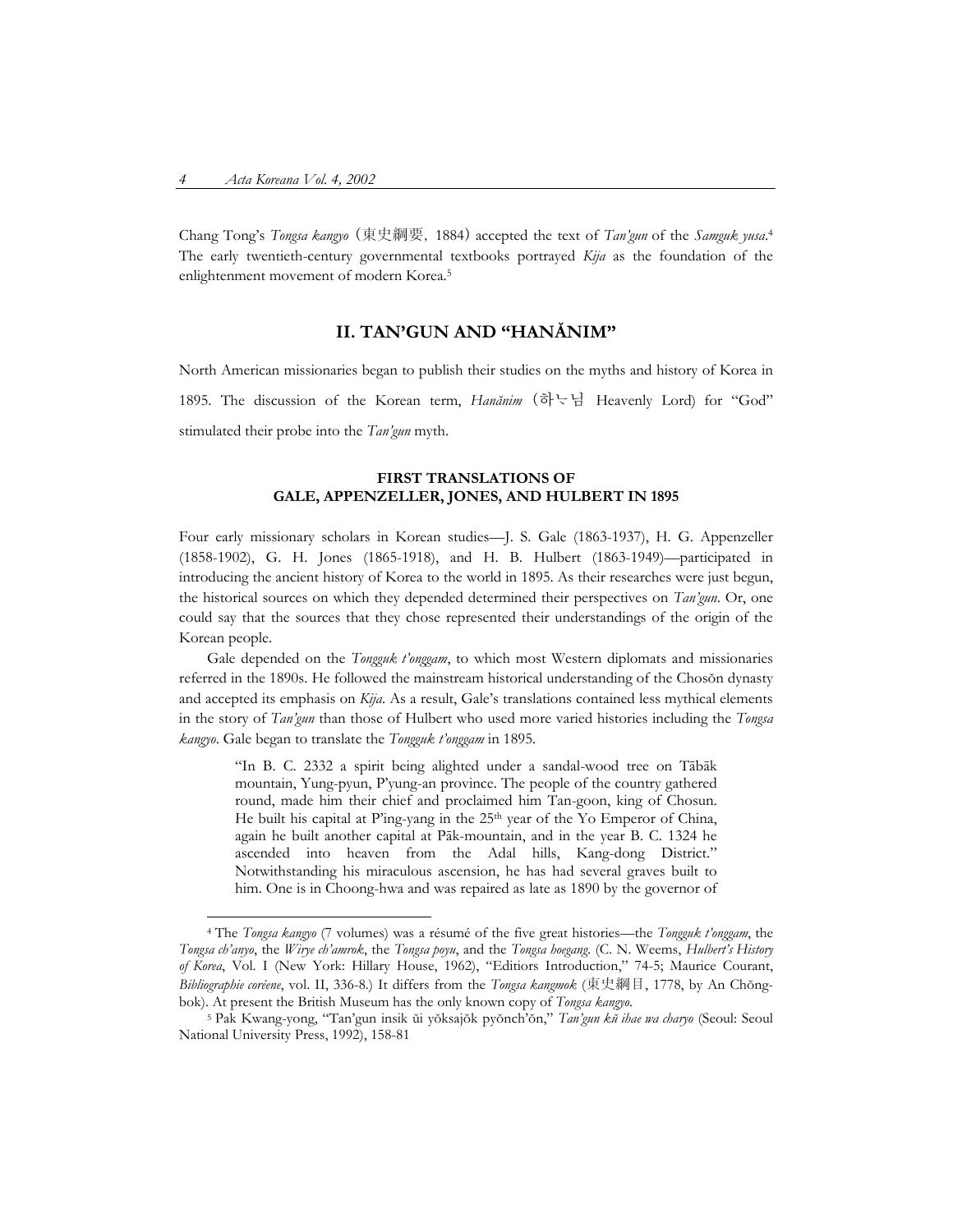P'yung-an Province. There twice every year the nation offers a sacrifice of raw meat and uncooked food to Old Sandalwood (Tangoon), and prayers for the occasion are printed and sent from Seoul by the Minister of Ceremonies.6

Gale omitted the commentary of the *Tongguk t'onggam* and inserted his own, which emphasized the worship of *Tan'gun* as the national founder.7

H. G. Appenzeller introduced *Tan'gun* based on the *Tongguk t'onggam* and the *Tongmong sŏnsŭp*  (童蒙先習, 1541, The Youth's Primer). He understood *Tan'gun* as a cultural figure as well as a political one. G. H. Jones also translated a part of the *Tongmong sŏnsŭp*, which emphasized the same beginning for both Korea and China. 8

Gale and Appenzeller acknowledged the structure of the myth: descent-from-heaven incarnation-on-earth—and ascent-to-heaven of the divine spirit. Both also agreed with the same beginning for both Korea and China. Gale paid more attention to the political meaning of the contemporary religious worship of *Tan'gun,* Appenzeller to his cultural role, and Jones to his political role. So they inherited three different understandings of *Tan'gun* from the Chosŏn dynasty. Yet they did not mention a "Bear-Woman," because they followed the Confucian-biased texts.

In contrast, H. B. Hulbert referred to varied histories and those of the minority groups. One of his sources was the *Tongsa poyu*, which contained the text of the *Samguk yusa*. Moreover he thought that the natural sources such as myths and legends and related studies were important in the investigation of the origin of any race. Thus he used them more positively than other missionaries. He understood the legend of *Tan'gun* in terms of the origin of the Korean race.

The first ray, which pierces the darkness of Korean antiquity, is the legend of the Tan Gun. A bear was transformed into a woman who, being pregnant by a divine being, brought forth a child who in later years was found seated under a tree, on Tã Pãk San, by the people of the nine wild tribes then inhabiting northern Korea. … They were presumably a branch of the great Turanian family which spread over northern Asia, eastward to the Pacific and westward as far as Lapland if not further.<sup>9</sup>

Hulbert focused on delineating an independent identity of the northern Korean race from the Chinese. He emphasized the role of the lady-bear who became the mother of *Tan'gun*. When Protestant missionaries began their studies on Korean history in the 1890s, Korea was suffering a national crisis, caused by the imperialistic world powers. Hence, in order to enhance historical sense of the people, turn-of-the-century Korean historiography emphasized the traditions of political independence and the cultural identity of ancient Korea. Hulbert embraced such nationalistic consciousness of Korean leaders.

 <sup>6</sup> J. S. Gale, "Korean History," *The Korean Repository* [hereafter *KR*] (September 1895), 321.

<sup>7</sup> Gifford backed Gale's opinion. D. L. Gifford, *Everyday Life in Korea* (New York: Revell, 1898), 24. 8 G. H. Jones, "Historical Résumé of the Youth's Primer," *KR* (April 1895), 138.

<sup>9</sup> H. B. Hulbert, "The Origin of the Korean People," *KR* (June 1895), 220. See H. B. Hulbert, *The Passing of Korea* (New York: Doubleday Page, 1906), 27-9.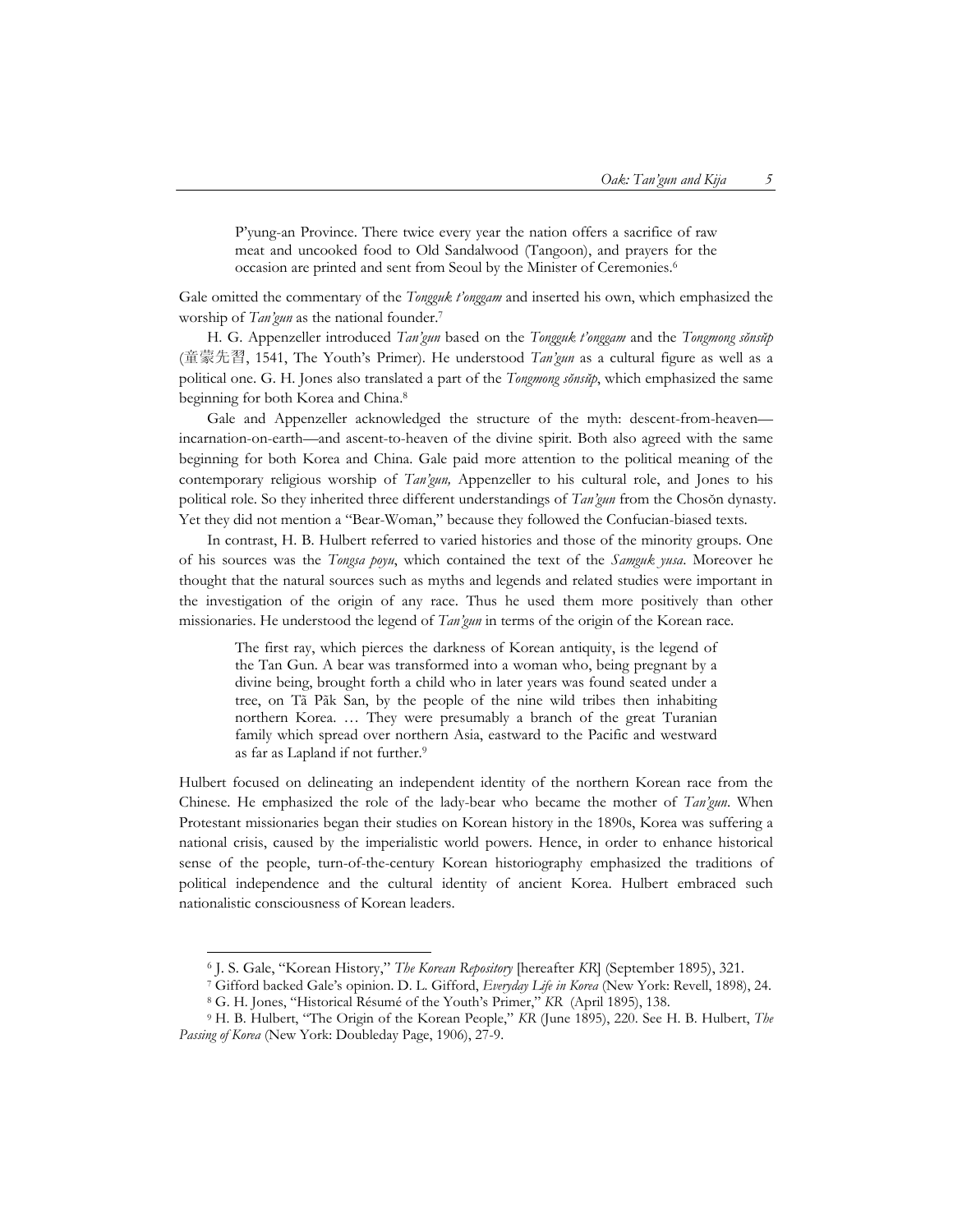In 1895, after a decade of preparation, the earliest *Tan'gun* scholarship of the Korean missions was initiated by leading missionaries. They understood *Tan'gun* as the progenitor of the Korean race and its first king. Gale and Jones paid more attention to *Tan'gun*'s political aspect, Appenzeller to his cultural initiation, and Hulbert to the distinctive racial origin of Korea.

## **CONTROVERSY BETWEEN GALE AND HULBERT IN 1900**

Hulbert understood the *Tan'gun* myth as the foundation of the distinctive cultural and political beginning of Korea. Gale did not believe in the historical *Tan'gun* and traced the Chinese influence since the arrival of *Kija*. Gale followed the mainstream historians' understanding of *Tan'gun* of the Taehan Empire, which portrayed *Kija* as the foundation of enlightened civilization and modernization. Hulbert followed the perspectives of the minority historians and that of the Independence Club. Most missionaries and Gale believed in the policy of separation of religion and state. Yet Hulbert and Appenzeller defended the inevitability of political participation. Their different perspectives on Korean ancient history and contemporary politics collided in 1900.

At the first general meeting of the Korea Branch of the Royal Asiatic Society held in November 1900, Gale read a paper, "The Influence of China upon Korea." He argued that Korea was "under a mesmeric spell at the hands of the Great Middle Kingdom" since the arrival of *Kija* in 1122 B. C. Gale emphasized the political and cultural influence of China upon the Korean mind and thought. He concluded his argument by a quotation from the close of the *Tongmong sŏnsŭp*: "Our ceremonies, our enjoyments, our laws, our usages, our dress, out literature, our goods have all followed the models of China. … so that Chinese themselves praise us saying 'Korea is little China.'" Gale's paper left the impression that Korean life was an exact replica of the Chinese. 10

One month later Hulbert read a paper, "Korean Survivals," to disprove Gale's version. Hulbert argued that Korea was a nation of over twelve million people who had preserved a "distinct national life" for more than two thousand years. He investigated the remains that were distinctive of Korea and differentiated her from China. He traced Korean history from *Tan'gun*.

Korean tradition tells us that the first civilizer of Korea was the Tan-gun, a purely native character, born on the slopes of Tă-băk Mountain. The wild tribes made him their king. He taught them the relations of king and subject; he instituted the rite of marriage;… he taught them to bind up the hair by tying a cloth about the head. This tradition is universally accepted among Koreans as true. They believe his reign to have begun a thousand years before the coming of Keui-ja. We place no confidence in the historical value of the legend, but the Koreans do.<sup>11</sup>

Hulbert emphasized the cultural role of *Tan'gun*. He maintained that the folklores of the origin of Korea's heroes, such as *Hyŏkkŏse, Sŏkt'alhae,* and *Chumong*, were strikingly non-Chinese.

 <sup>10</sup> J. S. Gale, "The Influence of China upon Korea," *The Transaction of the Korea Branch of the Royal Asiatic Society* [hereafter TKB], vol. I (1900), 1-24.

<sup>11</sup> H. B. Hulbert, "Korean Survivals," *TKB*, vol. I (1900), 25-6.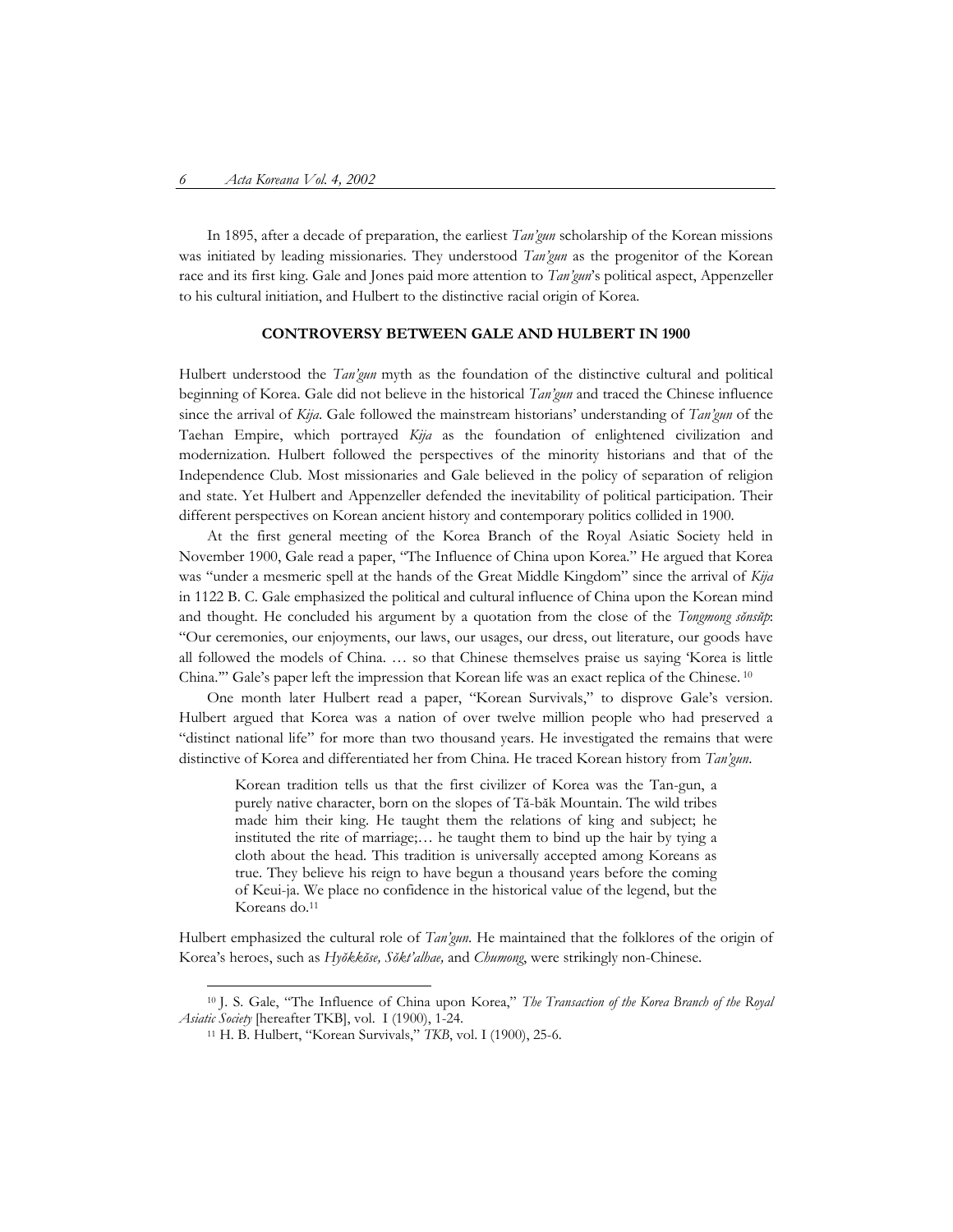In the discussion, regarding *Tan'gun*, Gale denied the historicity of *Tan'gun* and emphasized *Kija*'s most powerful influence upon Korea. Jones mediated the two conflicting opinions. He admitted Hulbert's correctness in contending that there were many customs and institutions that were purely Korean and did not belong to the category of Chinese influence. Jones agreed with Gale that Chinese influence had gradually spread over Korean society since *Kija* Chosŏn. Yet Jones's point was that Shamanism was one of the chief Korean survivals.

Tan-gun, the first worthy mentioned, claimed descent from Ché-sŭk, one of the chief Shaman demons. The early kings of Silla took the Shaman title of seers or exorcists for the royal designation. As far as we know this has always been the Korean's religion … it existed from pre-Keui-ja days and has persisted to the present time.<sup>12</sup>

Jones interpreted *Chesŏk* (帝釋) as a chief Shaman, and *Tan'gun* as his descendent. He did not accept Irŏn's interpretation of *Whanin* (桓因) or *Chesŏk* as a Buddhist god of East, *Sakra-Devanam Indra*. Instead Jones emphasized the connection of *Tan'gun* with Shamanism.

#### **HULBERT'S TRINITARIAN INTERPRETATION OF THE TAN'GUN MYTH IN 1901**

In 1901 Gale and Hulbert exchanged their opinions on *Tan'gun* in the mission magazines that they edited. Hulbert began to publish *The History of Korea* in *The Korea Review* of January 1901. In the first introductory note, he presumed that the persistent traditions of *Tan'gun* and *Kija* were "founded on facts." As there were so many monuments that corroborated them, he was forced to believe in their historical existence. In the first part of Chapter I, Hulbert dealt with the *Tan'gun* myth with a free translation of the text of the *Samguk yusa* and the *Tongsa kangyo*.

In the primeval ages, so the story runs, there was a divine being named Whan-in, or Che-sŏk, "Creator." His son, Whan-ung, being affected by celestial *ennui*, obtained permission to descend to earth and found a mundane kingdom. … A tiger and a bear … They ate and retired into the recesses of a cave … the bear … stepped forth, a perfect woman. The first wish of her heart was maternity, and she cried, "Give me a son." Whan-ung, the Spirit King, passing on the wind, beheld her sitting there beside the stream. He circled round her, breathed upon her, and her cry was answered. She cradled her babe in moss beneath that same *pak-tal* tree … This was the Tan'gun, "The Lord of the Pak-tal Tree." He is also, but less widely, known as Wang-gŭm. … At Mun-wha there is a shrine to the Korean trinity, Whan-in, Whan-ung and Tan-gun.13

Hulbert adopted the Christian idea of the Trinity in his translation. He paraphrased *Whanin* (桓因) as "Creator," *Whan'ung* (桓雄) as "the Spirit," and *Tan'gun* as the incarnated "Lord." Hulbert described that *Tan'gun* was conceived by the Spirit—the wind—, and born from a perfect

<sup>&</sup>lt;sup>12</sup> "Discussion," *TKB*, vol. I (1900), 48-9.<br><sup>13</sup> H. B. Hulbert, "Part I Ancient Korea Chapter I," *The Korea Review* (January 1901), 33-5.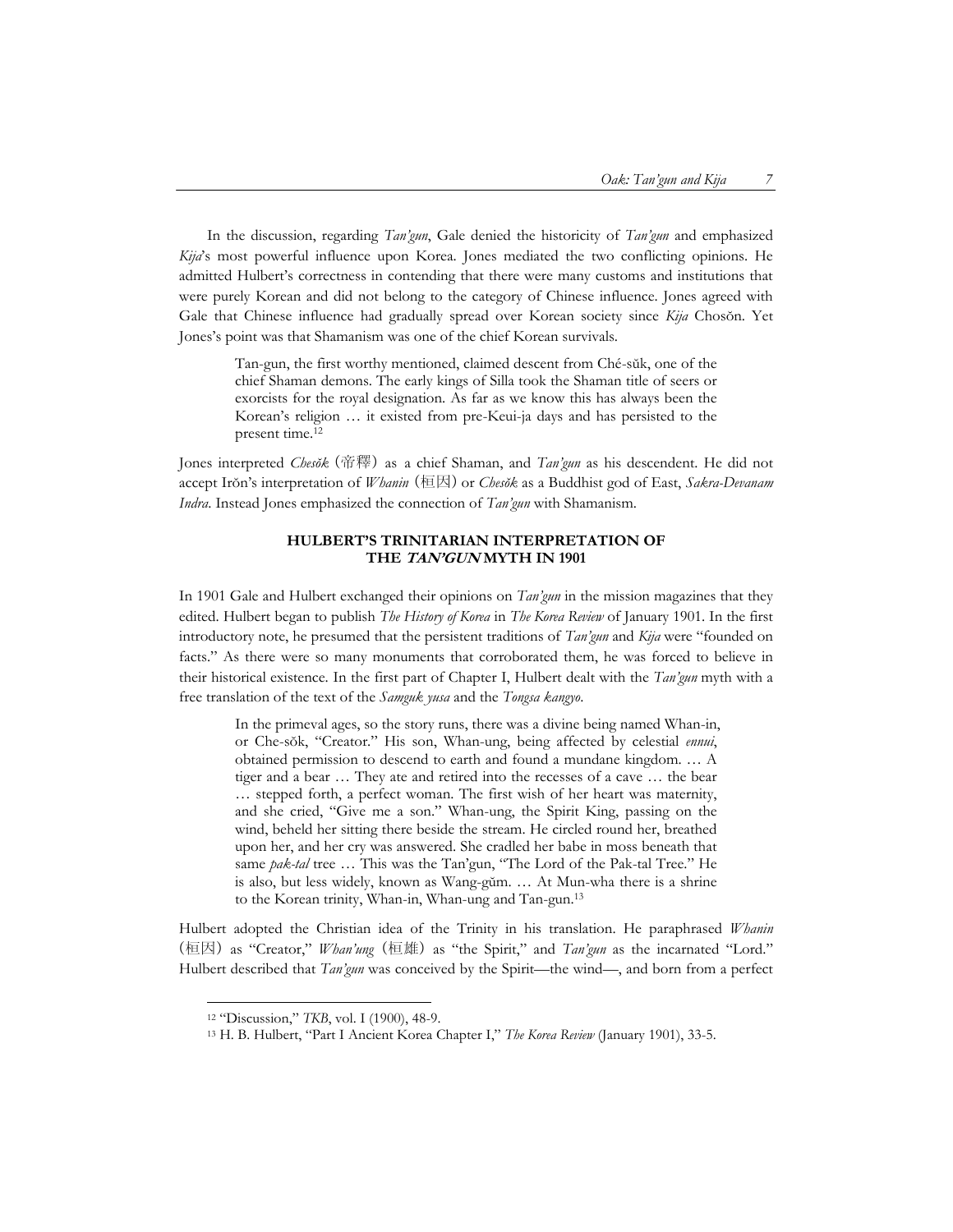woman as in the case of Jesus. He implied that *Tan'gun* was a god-man as well as a king-teacherpriest like Jesus. Hulbert's acceptance of the motifs of the Korean trinity was a significant turning point in the development of *Tan'gun* studies among the missionaries.<sup>14</sup>

Yet Gale totally refuted the historical *Tan'gun* and his divine origin. He published some articles on ancient Korea, translated from the *Tongguk t'onggam,* in *Kŭrisŭdo sinmun*. In his first article on *Tan'gun* and *Kija,* Gale noted that *Tan'gun* did not come from heaven, but that people had called a man from another country "a spirit being" and made him a king. Gale criticized the mythical elements as false and unreliable.15

The controversy between Gale and Hulbert in 1900 and 1901 presented a serious topic of *Tan'gun* to the missionary scholars in understanding distinctive Korean culture and Shamanism as well as ancient Korean history. Hulbert suggested that the *Tan'gun* myth could be interpreted in the Christian idea of Trinity, and *Whanin* of the myth was "Creator," which was the Heavenly Father, *Hanănim*, to the Koreans. This issue was developed and investigated in the controversy over the "term question" that tried to find the suitable Korean name for "God."

#### **THE "TERM QUESTION" AND THE AUTHORIZATION OF HANĂNIM BETWEEN 1904 AND 1906**

The "term question" concerning the rendering of the word "God" into a vernacular name coincided with missionaries' research into the ancient Korean myths. Although the Chinese missions suffered long controversies over the terms, the Korea missions came to an earlier consensus of *Hanănim*  $(\vec{\delta} \setminus \vec{H})$  within only two decades. The history of the term question will reveal early missionaries' theology of non-Christian religions and their attitudes toward the primitive monotheism of Korean shamanism. It will focus on the development of a new indigenous Christian term, *Hanănim,* in relation to the concept of heaven and oneness.16

After John Ross of Manchuria introduced *Hanŭnim* (하느님) in 1882 and its variation *Hananim* (하나님) in 1883, most North American missionaries in Korea preferred its standard

 <sup>14</sup> In 1963 Yun Sŏng-bŏm interpreted the *Tan'gun* myth in terms of Christian Trinity, quoting Hulbert's translation. Yun argued that the myth was formed under the influence of Nestorianism. (Yun Sŏng-bŏm, "Whanin, Whanung, Wangŏm ŭn kot 'Hananim' ida," *Sasanggye*, May 1963.) Palmer admitted Yun's thesis had some reasonable basis for drawing analogies between old Korean concepts and biblical ideas of God. (S. J. Palmer, *Korea and Christianity* (Seoul: Royal Asiatic Society Korea Branch, 1967), 15.) Ra Kyŏng-su argues that such a Christian and male-centered interpretation provided an improper place for the earth god, the Bear-Woman, who initiated the conception of the Son. (Ra Kyŏng-su, *Han'guk ŭi sinwha yŏngu* (Seoul: Kyomunsa, 1993), 154-63.) Ch'oi So-young asserts that the Bear-Woman should be understood as a god of preservation of life and creation, a priestess mediating incarnation, and a self-reliant human being. (Ch'oi So-young, "The Role of the Lady-Bear in the Tan'gun Myth," *Segye-ŭi sinhak* 7, Summer, 1990.) 15 "Tan'gun Chyosyŏn," *Kŭrisŭdo sinmun,* Sept. 12, 1901; "Koguryŏ," Oct. 17, 1901.

<sup>16</sup> For a detailed discussion of the term question in Korea, see Oak Sung-deuk, "Kaesingyo chŏnraegi Hananim yong'ŏ munje," *Kidokkyo sasang* (Oct. 1993); Oak Sung-deuk and Yi Mahn-yol, *Taehan sŏngsŏ gonghoesa* vol. II (Seoul: The Korean Bible Society, 1994), 104-18.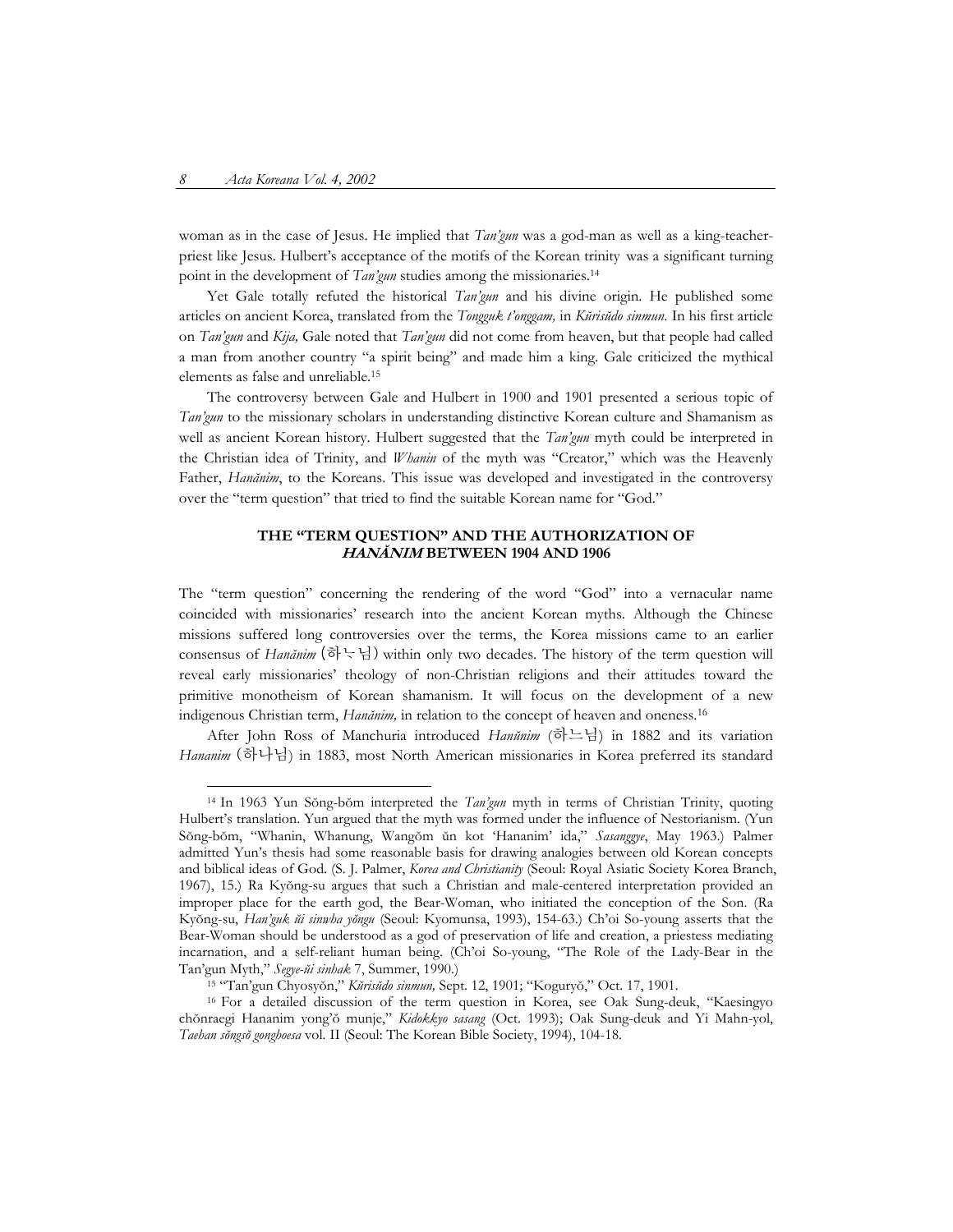form *Hanănim* (하님). They commonly understood that their etymology was *hanăl* (heaven). In the process of debating the term question, however, some missionaries found that *Hanănim* had "oneness" and "greatness" besides "heavenliness" as its primary meaning. In the authorization of *Hanănim* as the Korean term for God between 1904 and 1906, its three meanings ("One"-"Great"-"Heaven") coexisted in creative tension among the missionaries.17

The term question was initiated in 1893 when H. G. Underwood introduced *Yŏhowa*  (Jehovah) in his hymnbook. Because the use of a "name" of gods of a culture was connected with other gods, he agued, a universal "term," which could reject other ordinary heathen gods, should be chosen for the identity of Christianity. <sup>18</sup> He preferred *T'yŏn-jyu* or *Shyang-jyu*. The Church of England Mission used the former. For a decade from 1894 to 1903, the Protestant missions used two kinds of Scriptures—the *T'yŏn-jyu* edition and the *Hanănim* edition*.* 

Around 1900 most North American missionaries turned to *Hanănim*. They asserted: "The Koreans understand the word of *Hanănim*. They have already worshipped *Hanănim*. It is our job to teach them that *Hanănim* is only one and the only God, to tell all His nature. Then all will become easy."19 They stressed the uniqueness and exclusiveness of *Hanănim*. Yet, their adoption of an indigenous name, *Hanănim,* the chief god of Korean shamanism, was related to the debate over the myth of *Tan'gun*, who was understood as a descendent of *Hanănim*. Thus the adoption of *Hanănim* was a meaningful step of accommodating Western Christianity to Korean culture.

But Underwood criticized this easy solution as syncretism. He used *Shyang-jyu*, a combination of *Shyang-dye* and *T'yŏn-jyu*, in his weekly *Kŭrisŭdo sinmun* from 1897 to April 1901. His insistence on *Shyang-jyu* vexed other missionaries and caused serious friction among them. The *Hanănim* party asserted that as *Hanănim* was the equivalent of *T'yŏn-jyu*, it would not be necessary to use the Chinese term *T'yŏn-jyu*. <sup>20</sup> The most important issue, however, was whether *Hanănim* was a monotheistic god or an ethnic chief god of the polytheistic heathen system. Underwood, R. A. Hardy, and D. L. Gifford understood *Hanănim* as the latter. They argued that the Korean *Hanănim* was similar to the Chinese *Shangti*, and that *Hanănim* sat on the top of the hierarchy of Korean gods along with *Buddha* and *San-shin* (a mountain god).21

Although the majority usage was against Underwood, until he found the theological ground for accepting *Hanănim*, he did not compromise with it. After the death of Gifford in 1900, Underwood was the only missionary apart from the Roman Catholics and the Church of England Mission, who used the term *T'yŏn-jyu* until 1903. All his colleagues used the term *Hanănim*.

j

<sup>17</sup> In this paper, *Hanănim* represents 하님, and its variations *Hanŭnim* 하느님 and *Hananim* 하나님. The Chinese *Shang-ti* (上帝)*, T'ien-chu* (天主), and *Shen* (神) were equivalent to the Korean *Shyang-dye* (샹뎨)*, T'yŏn-jyu* (텬쥬), and *Shin* (신) respectively.

<sup>18</sup> L. H. Underwood, *Fifteen Years Among the Topknots* (New York: American Tract Society, 1904), 104.

<sup>19</sup> L. H. Underwood, *Underwood of Korea* (New York: Revell, 1918), 123 & 135.

<sup>20</sup> R. Rutt, *A Biography of James Scarth Gale and a New Edition of his History of Korean People* (Seoul: Royal Asiatic Society, 1972), 26. 21 D. L. Gifford, *Everyday Life in Korea* (New York: Revell, 1898), 88-9.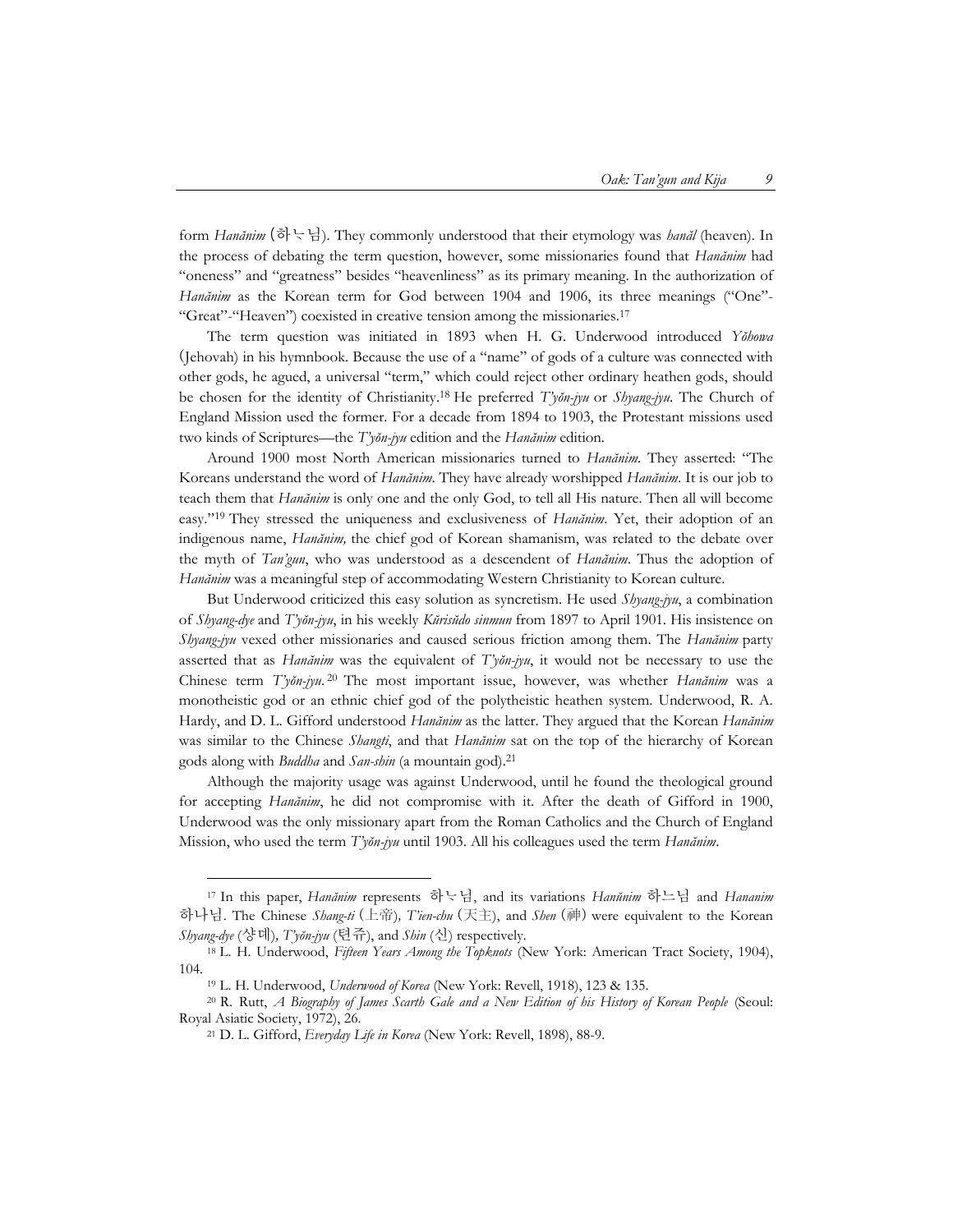The theological development which led Underwood to accept *Hanănim* was provided by Gale and Hulbert. In 1900 Gale introduced a new etymology of *Hanănim*. Mr. Chu, a Korean scholar, preached to Gale about God and told him that Koreans knew of Him before the days of Christianity.

"Our God," said Chu, "is the Great One, and is called by us *Hananim*, from the word *Hana*, meaning one, and *nim*, meaning lord, master, king. The one great Lord of Creation is *Hananim*. We associate him with the building of the universe, and also call him *Cho-wha-ong*, the ancient creator.22

Mr. Chu continued, "God is eminently just and wholly impartial, that he is holy; He is the last court of appeal for us mortals." Gale accepted Mr. Chu's understanding of *Hanănim* as "One Great One" and Creator. Therefore, around 1900 both Hulbert and Gale accepted *Hanănim* as the monotheistic Creator. The difference was that Hulbert interpreted *Whanin* of the *Tan'gun* myth as Creator; Gale interpreted the primary etymology of *Hanănim* was "one" or unity.

Meanwhile, at the nineteenth annual meeting of Methodist Mission held in Seoul in May 1903, D. A. Bunker and G. H. Jones proposed that the term *Ch'ŏn-ju* in the Scriptures should be omitted and changed into *Hanănim*. It was passed.23 In 1904 a tentative version of the Korean New Testament was printed with only *Hanănim*, and its authorized edition was published in 1906.

Hulbert's argument on *Hanănim* was further developed in 1906. He described that in the days of Abraham, *Tan'gun* built heaven-touching altar on the top of Mari Mountain on the Island of Kangwha, and worshipped God with burnt offerings. Hulbert asserted that the Koreans who had worshipped *Hanănim* were strict monotheists. He argued that the Roman Catholics' term *T'yŏn-jyu*  was used long before Christianity came, and might therefore be called the name of a heathen god. There were idols bearing the name of *T'ien-chu* in China, Hulbert asserted, yet people had never made any physical representation of *Hanănim* in Korea. 24

Gale affirmed his new interpretation of *Hanănim* in 1909: "He is *Hananim*, the One Great One. His name in Chinese and also in Korean is made up of terms meaning "one" and "great." So he is the Supreme Ruler for whom there is no image or likeness in heaven or earth or under the earth."25 When Gale's understanding of *Hanănim* as "the Great One" was conjoined to Hulbert's assertion of Korean monotheistic belief in *Hanănim*, the result was the transformation of *Hanănim* as the Lord of Heaven into *Hananim* as "the Great One," a new God.

#### **UNDERWOOD'S ACCEPTANCE OF TAN'GUN'S HANĂNIM IN 1909-10**

 <sup>22</sup> J. S. Gale, "Korean Ideas of God," *The Missionary Review of the World* (Sept. 1900), 697. It seems that Mr. Chu, mentioned by Gale, was Chu Si-gyŏng, who became a renowned scholar of the Korean

language. 23 "Taehan miimi kamrikyohoe che sipkuch'a nyŏnwhanhoe hoerok," *Sinhak wŏlbo* (June 1903), 250. 24 H. B. Hulbert, *The Passing of Korea* (London: W. Heinemann, 1906), 288, 404; H. G. Underwood,

*The Religions of Eastern Asia* (New York: Macmillan, 1910), 101.

<sup>25</sup> J. S. Gale, *Korea in Transition* (New York: Young People Missionary Movement, 1909), 78-9.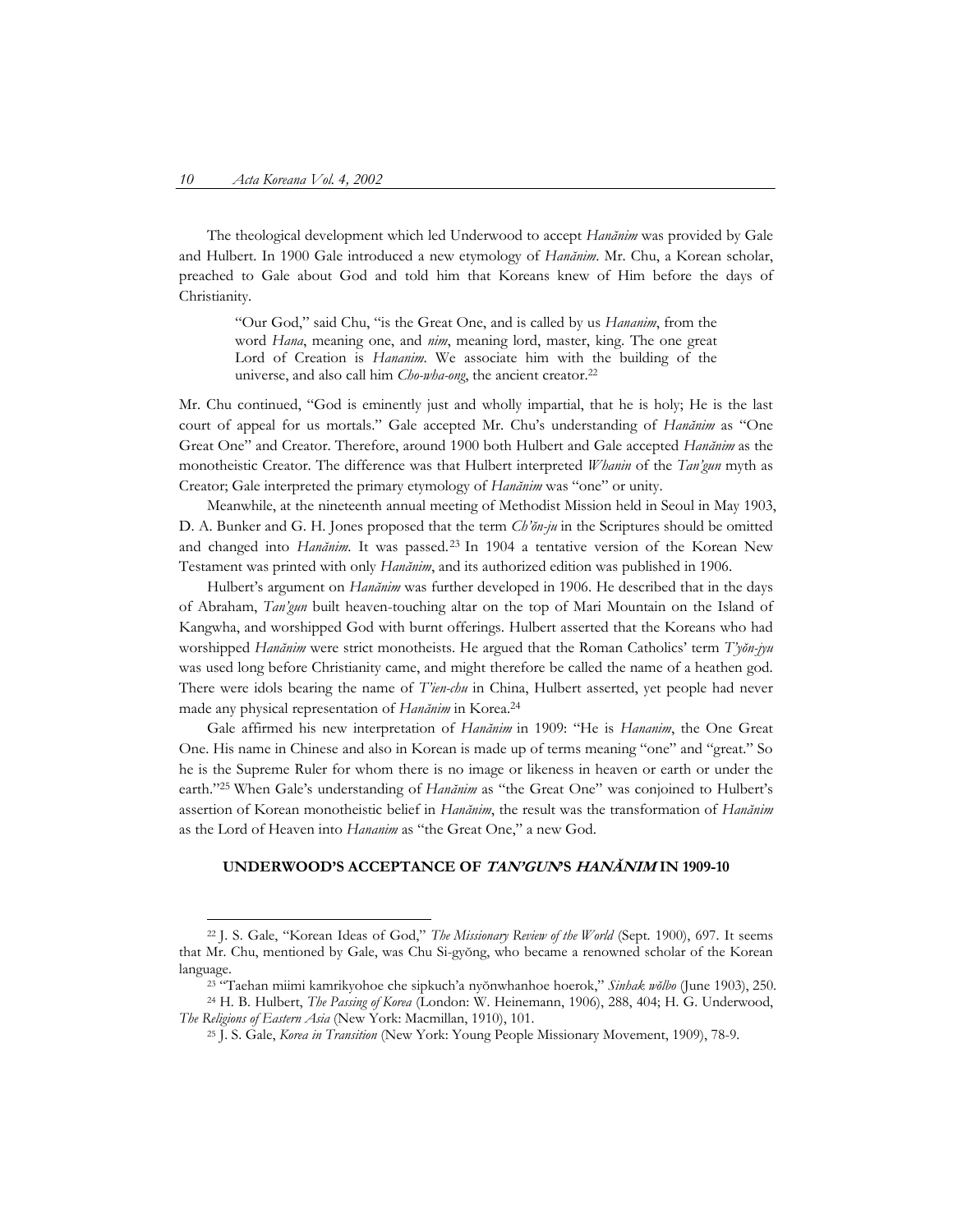Underwood's second source in accepting *Hanănim* was his study of the ancient myths of Korea. In the course of studying the ancient religions of Korea, according to Mrs. Underwood, he realized that the ancient Koreans of the kingdom of Koguryŏ worshipped the "Great One" God *Hanănim*. Underwood thought that the contemporary Korean's corrupted idea of *Hanănim* could be healed by the use of *Hanănim* as *Hananim* that had a primitive monotheistic meaning. Thus he decided to use *Hanănim*.<sup>26</sup> Actually the myth that Underwood related to the primitive pure monotheism of the ancient Koreans was the *Tan'gun* myth. In 1910 Underwood wrote:

In primeval ages there was one divine being named Whanin, who was the "Chai-so," the Creator. He had with him one other being who came from him, called Whanung, who asked and received permission to come down into this world. Finding *difficulty, however*, in governing the world *as a spirit*, he *desired incarnation.* Seeing a beautiful woman, who, because of self-denial, had been lifted by miraculous power from the condition of an animal to humanity, he breathed upon her, and she conceived and gave birth to Tangun, who became the first king of Korea.27

Underwood interpreted the translation of Hulbert in his own way. He stressed *Whan'ung*'s desire for incarnation and the Bear-Woman's self-denial. He pointed out that *Tan'gun* worshipped his "Father God," *Whanin*. He affirmed that Korea had originally possessed "a pure monotheism." He concluded, "in the Korean concept of *Hananim* there is even less anthropomorphism than is seen in the Jewish ideas of Jehovah." He understood that Christian *Hanănim* was adopted from Korean Shamanism. Yet he believed that this supremacy of *Hanănim* was acknowledged by all Confucianists, Buddhists, and Shamanists alike in Korea.28

#### **THE KOREA MISSIONS AFFIRMS TAN'GUN'S HANĂNIM IN 1910-11**

In 1910 when the Methodist Episcopal Church celebrated the Quarter-Centennial of the founding of the Korean Mission, Jones related *Hanănim* to shamanism, and said that traces of "a primitive monotheism" could be found in the Korean people's original faith in *Hanănim.*<sup>29</sup> The Shamanistic aspect of *Hanănim* could explain the religious reason for the rapid growth of Christianity in Korea, and the mission policy that stressed the evangelization of the ordinary people, especially women, whose main religion was Shamanism.30

In 1910, North American missionaries believed that the Korean Church, whose adherents numbered over 250,000 in 25 years, had solved the term question:

<sup>&</sup>lt;sup>26</sup> Lillias H. Underwood, *Underwood of Korea*, 126.<br><sup>27</sup> H. G. Underwood, *The Religions of Eastern Asia*, 105-6. Underwood's lectures in New York University and Princeton Theological Seminary in 1909 developed into the book. 28 Ibid., 110; L. H. Underwood, op. cit., 216.

<sup>29</sup> G. H. Jones, *Korea Mission* (New York: The BFM of the MEC, 1910), 15-17. 30 S. J. Palmer, *Korea and Christianity*, 17.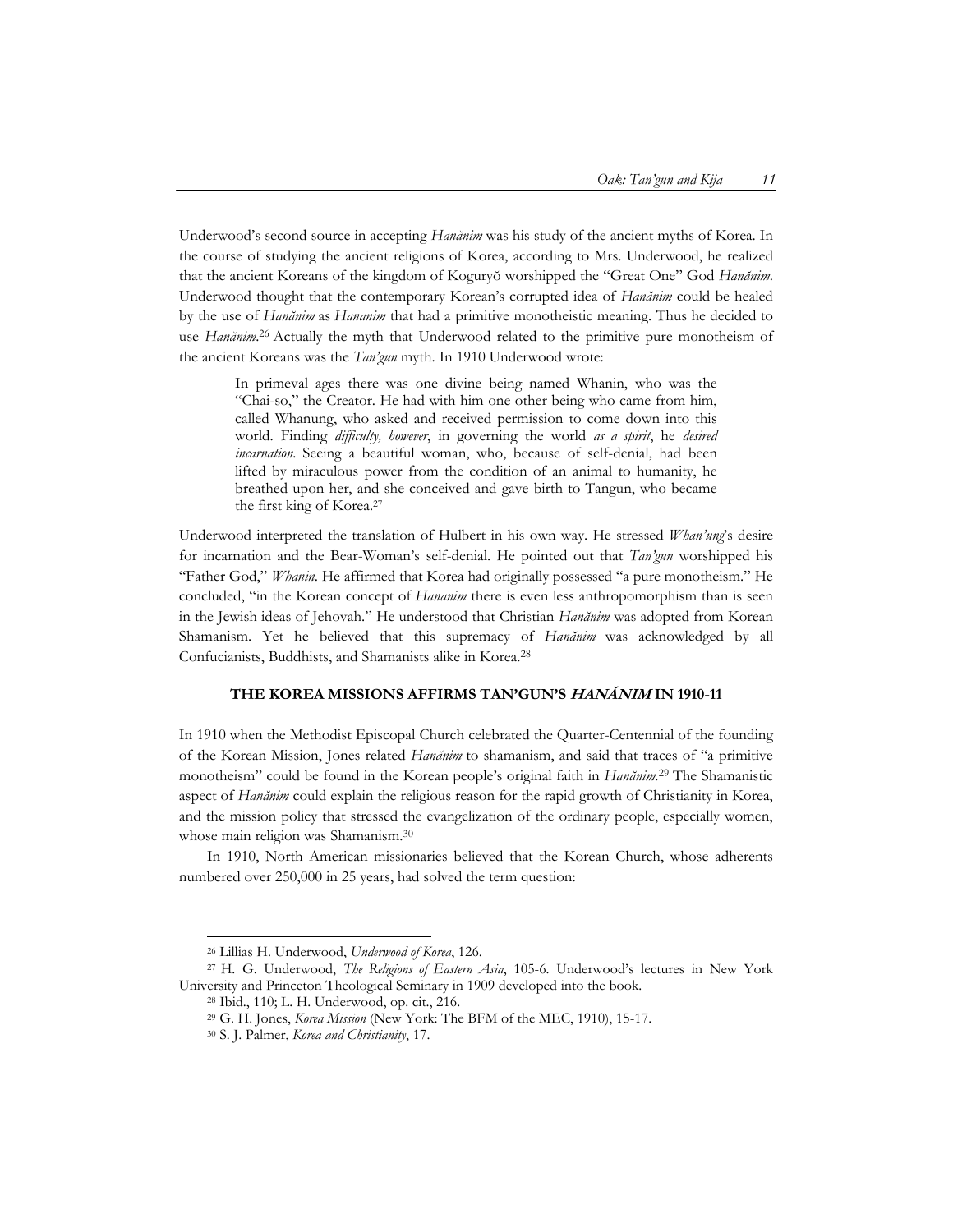Twenty-five years ago, when missionary work began in Korea, there was no word in Korean language for the name of God. The missionaries at last agreed upon its nearest equivalent, and added to it a meaning it never had before.<sup>31</sup>

This remark shows that all the Korean Christians and the missionaries as well in Korea accepted a new monotheistic *Hanănim*. Missionaries' theological works baptized an indigenous *Hanănim* as *Hanŭnim* (Heavenly Lord) to be born again as the monotheistic *Hanănim* as *Hananim* (One Great One)*.* Its historical source was the *Tan'gun* myth.

W. D. Reynolds, of the American Presbyterian Mission (South), the Secretary of the Board of Translators, on whom rested the main burden of the translation of the Old Testament into Korean, wrote an article on the Korean Bible in *The Union Seminary Magazine* in 1911. He related *Tan'gun*'s supernatural birth with the Bible stories.

There is a hoary tradition that 4,000 years ago a semi-mythical hero named Tangun, sprung from the union of a spirit with a virgin, was hailed by the barbarous people as king, taught them the topknot style of hair-dressing in vogue today, and gave his country the name "Cho-sun," morning freshness, which has been revived by the Japanese since their annexation of Korea. The story of his supernatural birth reads like a faint echo of Gen, vi. 2 or a vague prophecy of Matt. i. 23.32

Reynolds assumed that the *Tan'gun* myth reflected the narrative of Genesis 6:1-4, which said that the "sons of God" took the "daughters of men" and produced the giants and the mighty men before Noah's flood, or that it was a "vague prophecy" of the birth of the Messiah, Emmanuel, through a virgin. Reynolds' consistent support for the use of *Hanănim*, therefore, was based on his positive understanding of a "semi-mythical hero," *Tan'gun*. His interpretation of the *Tan'gun* myth was Trinitarian—*Whanin* as God, *Whanung* as spirit, and *Tan'gun* as a messiah king.

In sum, the term question was solved by missionaries' research into the *Tan'gun* myth and their new understanding of *Hanănim*. Gale's understanding of *Hanănim* as *Hana-nim* and Hulbert's Trinitarian interpretation of the *Tan'gun* myth provided decisive clues to solve the issue. Finally Underwood and Reynolds accepted the Korean Trinity of the *Tan'gun* myth and its *Hanănim*. 33

## **TAN'GUN AND HANĂNIM IN THE FULFILLMENT THEORY OF JONES AND GALE IN THE 1910S**

In 1915 G. H. Jones, editorial secretary of the Board of Foreign Missions of the Methodist Episcopal Church in New York, pointed out five "points of contact" of Korean religions with

<sup>31</sup> "Korea—The Changes of Seven Years," *MRW* (Feb. 1911), 144. 32 "Here and There," *The Bible in the World* (Oct. 1911), 318. Although Reynolds was a conservative Southern Presbyterian, his translation was "literary" rather than "literal." 33 In the controversy the Chinese term *Shangti* had been dropped earlier, for it was used in the

Chinese literature. The coexistence of the Korean *Hanănim*, which came from Korean Shamanism, and the Chinese *Shangti* on the same level revealed that Korean religions had a distinctive identity.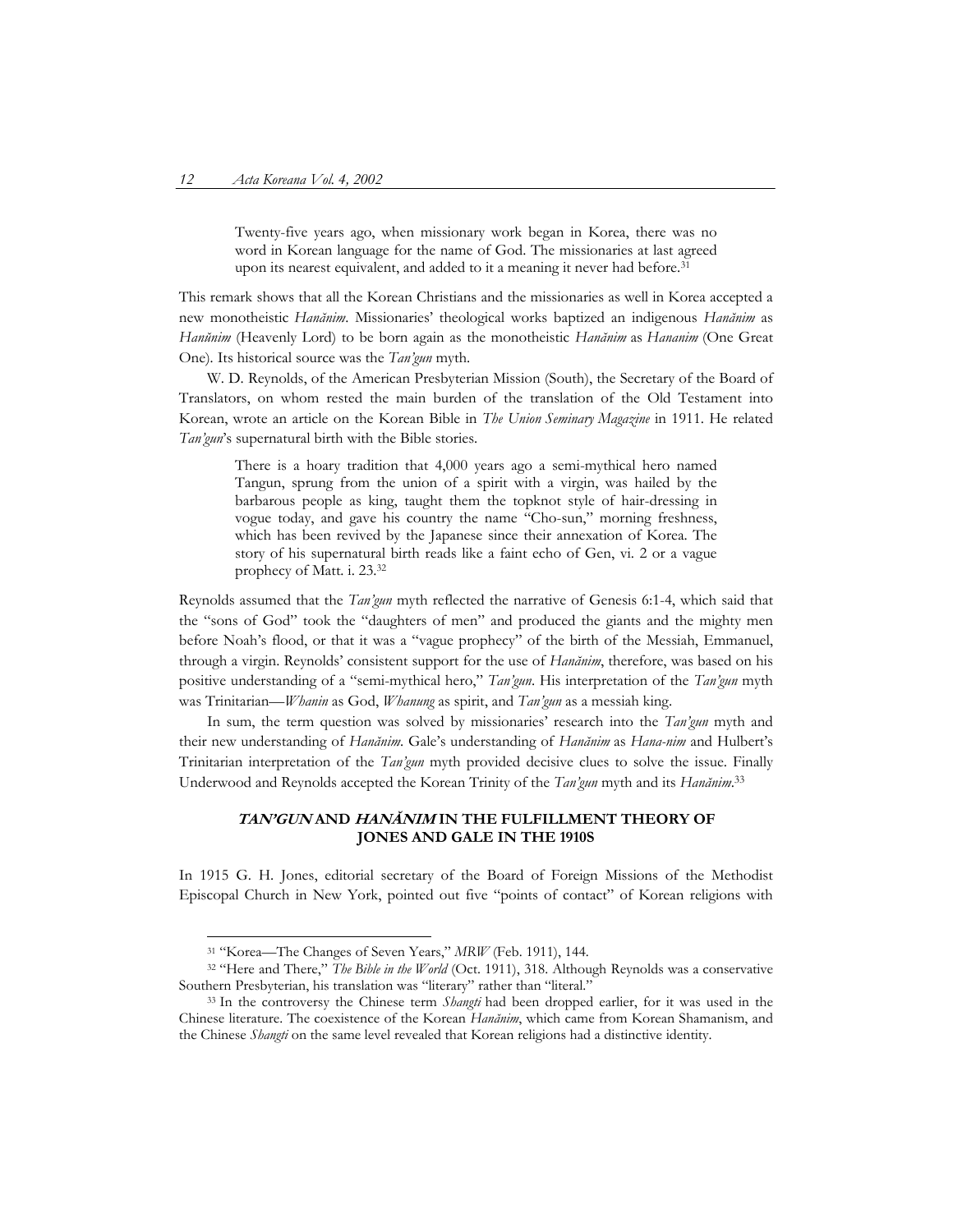Christianity—the Korean ideas of God, the moral responsibility of man, worship, prayer, and immortality. About *Hanănim* he said:

The Korean … is not an atheist, for over his polytheistic world he believes that there reigns a supreme God. This being he designates as Hananim, who is a spirit personality unconnected with Confucianism or Buddhism and standing aloof even from the Animistic nature worship of the masses. The word Hananim means literally "Master of Heaven." Back of this etymology, however, is a more ancient one, which makes the word Hananim mean literally "The One Great One"... This idea of Hananim proved one of the first points of contact between Christianity and native religious conceptions, and was early utilized by the missionaries with large practical results.34

A common ground upon which missionaries and Koreans could meet each other was established. With this ancient term *Hanănim* as its vehicle, Jones explained, Korean Christianity cured the idolatry of Buddhism, the agnosticism of Confucianism, and the polytheism of Shamanism. It has also expanded and enriched Korean thought life with a wealth of meaning revealed in Christ and recorded in the Bible. Yet Jones did not elucidate the relationship between *Tan'gun* and *Hanănim.*

On the other hand, in 1911 when the completion of the first Korean Bible was celebrated, Gale declared with confidence that *Hanănim* was Korea's first preparation for the Bible:

First: The Name of God—*Hananim*, meaning The One Great One, the Supreme and Absolute Being, suggesting the mysterious Hebrew appellation "I am that I am." *Hana* meaning *One* and *Nim, Great*. ... The character *Ch'on* 天, *God* or *Heaven*, being an exact equivalent in Chinese of the Korean name *Hananim*, bring us accord with those who use *Ch'on-ju*, so that to-day we can claim union in our appreciation of the wonderful appellative by which Korea stood ready to welcome the tributes to the Bible.35

Gale accepted the fulfillment theory, which appreciated the preparations of the Gospel in indigenous culture and religions. He synthesized two different meanings of *Hanănim*: "heaven" and "one." He believed that the transformation of *Hanănim* from a Shamanistic god to a new Christian God fulfilled the original meaning of the term and the aspirations of the Korean people.

In 1916 Gale reaffirmed his theory of fulfillment and the preexistence of God's revelation in the history of Korean spirituality.

As God was ever present to the true Hebrew and was spoken of and addressed by a wide variety of names, so it has been with the Korean. For as the Hebrew wrote *El, Elohim, Eloah, El-Shadday, Jehovah,* etc. expressive of His different attributes and relationships, and yet all pointing to the same God; so the

 <sup>34</sup> G. H. Jones, *The Rise of the Church in Korea*, Ch. #5. typed script, Jones Papers (New York: Union Theological Seminary).

<sup>35</sup> J. S. Gale, "Korea's Preparation for the Bible," *The Korea Mission Field* [hereafter KMF] (March 1912), 86. This article was chosen and published again by the same journal as one of the "Past Solutions of Initial Problems" in January 1914.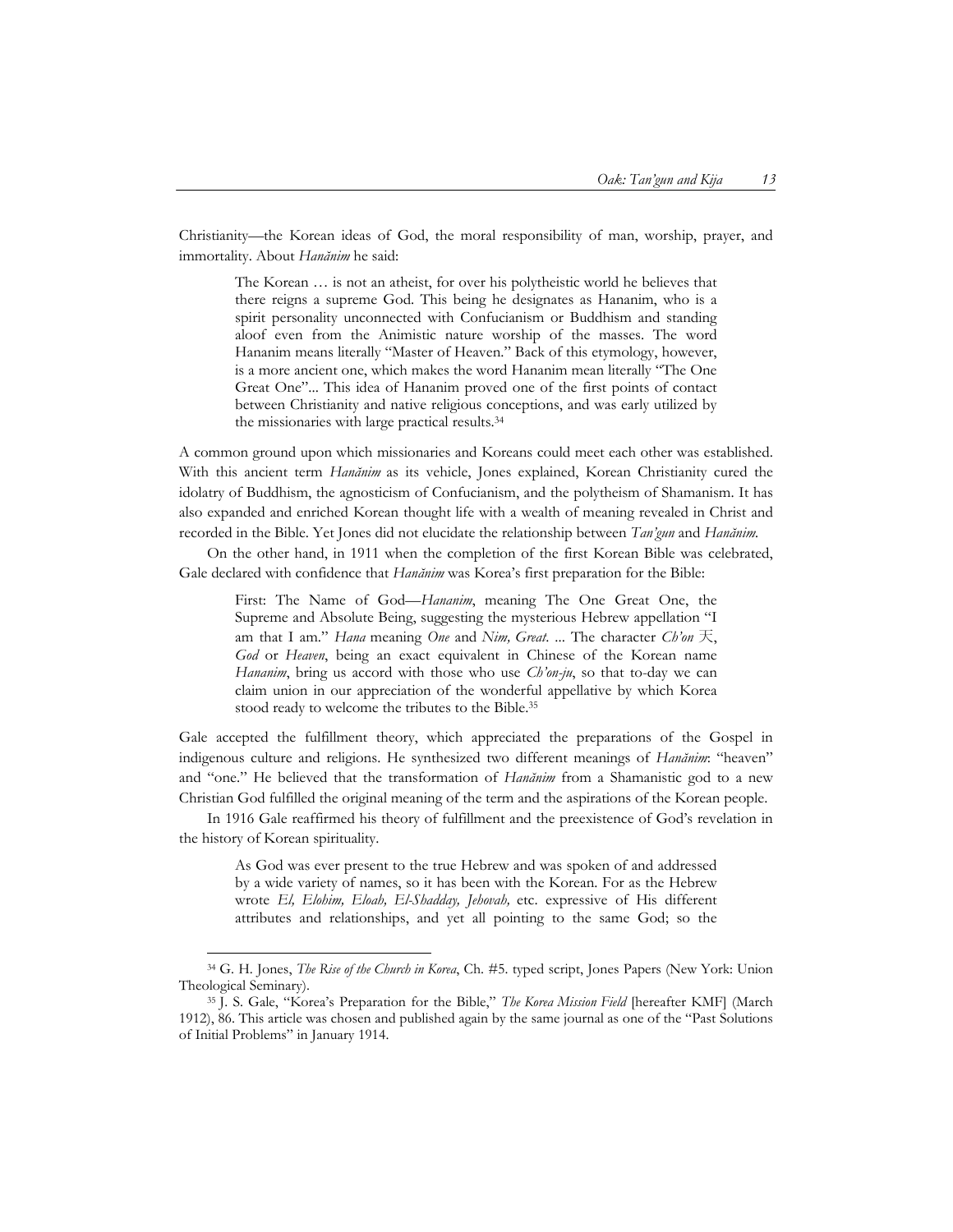Korean has used many names that point to the same Spirit, infinite, eternal and unchangeable. Who, though He dwells out of sight of the eye, controls all the doings of the earth. Some of these names are *Hananim* and *Ch'un*—the One Great One, *Sang-je*—the Supreme Ruler, *Sin-myung*—the All Seeing God, *Taichu-jai*—the Master, *Ch'un-koon*—Divine King, *Ch'u-kong*—Celestial Artificer, *Ok-whang*—the Prince of Perfection, *Cho-wha-ong*—the Creator, and *Sin*—the Spirit.<sup>36</sup>

Gale regarded all the divine names—even *Okhwang sangje*—that Korean seekers had used as acceptable names for God. With a list of true seekers after God in the history of Korea, Gale concluded the article: "Surely this preparation of the heart and understanding has had no little to do with the Korean's ready acceptance of the fuller light of the Gospel."37 Gale, however, still hesitated to relate *Tan'gun* to *Hanănim*. He said: "If we put aside the traditions of Tan-goon, not yet fully investigated, we find that Korea received her first revelation of God about the time of Samuel the prophet. It came from China." <sup>38</sup> Gale reserved his final conclusion on *Tan'gun*. Nevertheless his attitude toward *Tan'gun* differed from that of 1901. Now it was not a total negation of *Tan'gun*'s relation to *Hanănim*, but an ongoing investigation of the issue. In 1916 Gale was considering *Tan'gun* in the context of Korean monotheism.

In 1917 Gale issued a full account of his research on the texts related to *Tan'gun*. He presupposed that *Tan'gun* was "the most mysterious and the most interesting of all religious influences of Korea." He regarded the contemporary attempt to revive *Tan'gun*'s religion as "a mere mechanical effort." He translated some quotations related to *Tan'gun*, from various Korean and Chinese books. Although Gale did not attempt to draw any conclusion or express any opinion regarding *Tan'gun*, he arranged various texts under the categories of "the Triune Spirit—God," "the Teaching of Tan-goon," "Miraculous Proofs of Tan-goon's Power," "Places of Worship," and "the Tan Song of T'ai-biak."39 His first quotation was from the *Kogŭmgi* (古今記).

Whan-in, Whan-oong, and Whan-gum are the Triune Spirit. Sometimes he is called Tan-in, Tan-oong and Tan'goon. In the year Kap-ja of Sang-wun (2333 B. C.) and the 10th moon and 3rd day Whan-gum changed from a Spirit into a man and came with his heavenly scepter and his three seals. He descended to the Tai-baik Mountains and stood beneath the sandalwood trees. There he made known the divine truth and taught the people. ... Whan-in is God (*Ch'un*);

 <sup>36</sup> J. S. Gale, "The Korean's View of God," *KMF* (March 1916), 66-7.

<sup>37</sup> Ibid.,70. Gale listed some true seekers after God in the history of Korea—a king of Koguryŏ, Paik-kyŏl, Chu-wun, Ch'oi Sŭng-no, Im Wan, Yi Kyu-bo, Pak Ŭi-jung, Cho Chun, Kwon Pal, Kim Tŏk-sŏng, Son Si-yŏl, Kang P'il-ho. In 1919 Gale said three Kings of Koryŏ prayed and offered sacrifice to the Most High God (昊天上帝) or God (天). ("God," *The Korea Magazine* (April 1919), 158-9.)

<sup>38</sup> Ibid., 66.

<sup>39</sup> They were taken from various Korean and Chinese books such as 古今記, 漢書, 海東樂譜, 古記, 山海經, 東國闕里誌, 東史遺考, 成宗實錄, 東史, 修山集, 文獻備考, 春官通考 etc.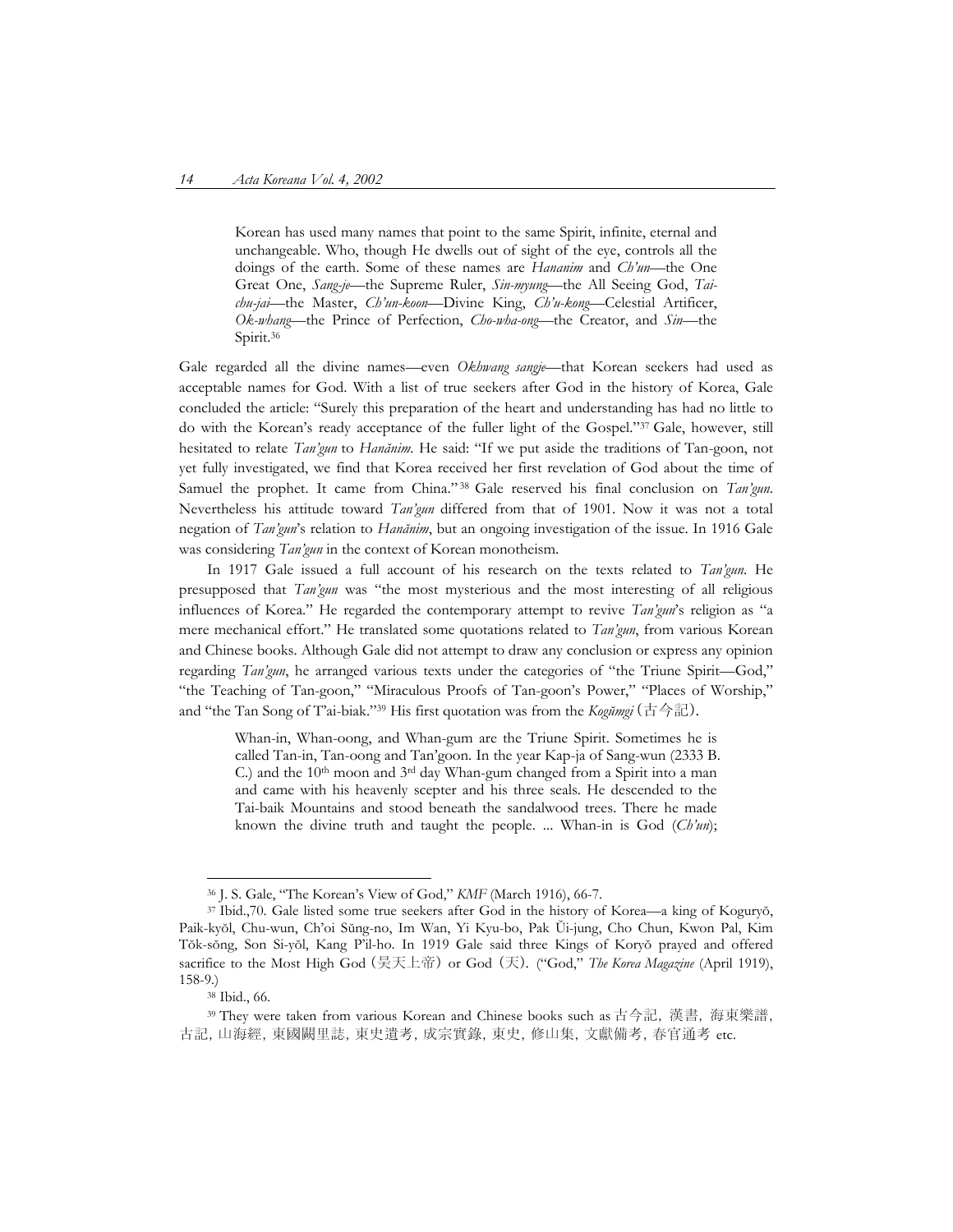Whan-oong is the Spirit (*Sin*); and Tan-goon is the God-man (*Sin-in*). These three constitute the Triune Spirit (*Sam-sin*).40

Gale's choice of the text of the *Kogŭmgi*, which was not well known, and its subtitle of "The Triune Spirit—God" revealed his changed attitude toward *Tan'gun*. Now Gale began to consider *Tan'gun* in the system of the Korean Trinity.

Gale's new understanding of *Hanănim* and *Tan'gun* influenced Mrs. R. Scott who visited Korea for three months during the independence movement in 1919. She met many Korean Christians and missionaries including Gale, who had changed his view on the Japanese government in Korea. She praised courageous Koreans in the fight against Japanese colonialism. She found that the foundation of spiritual power of the Koreans against the Japanese material power was their belief in *Hanănim*.

The Japanese have had no understanding of one God in the sense of an unseen central creative power. The Koreans have always worshipped Hananim, a name which covers the idea of one supreme mind, one God. This God of the Koreans is similar to the God of the Jewish Old Testament. … On this deepseated monotheism the Christian missionary has built with amazing success.<sup>41</sup>

If a Korean had faith in such a *Hanănim*, Scott said, he or she could not be satisfied with Japanese materialism. The Korean wanted to stay Korean, and cling to Korean history, language, and spirituality. The Christian faith in *Hanănim* was connected with Korean nationalism and spiritualism against Japanese militarism and materialism.

#### **GALE'S TRINITARIAN INTERPRETATION OF THE TAN'GUN MYTH IN 1924**

Finally Gale accepted a Trinitarian interpretation of the *Tan'gun* myth in 1924, when he began to publish his *History of the Korean People* in *The Korea Mission Field*. As the editor said, it was "the crowning piece of work by a life-long student of things Korean."42 Gale opened the work with these sentences:

Korea takes its beginnings in the misty ages of the past that elude all attempts at close investigation… The first great father of Korea was a being called Tangoon. Be he myth or reality, he emerges from the shadowy pre-historic past and stands between Korea and Manchuria on the Ever White Mountains. Here he gives the simple-hearted people their first lessons in right living, and in return, they call him *shin-in* (神人) which translated, may mean *divine man, angel,* 

<sup>40</sup> J. S. Gale, "Tan-goon," *The Korea Magazine* (September 1917), 404. 41 Mrs. Robertson Scott, "Warring Mentalities in the Far East," *Asia* XX (New York: August 1920), 699. She had been residing in Japan for years and was associate editor of *The New East.* Her thesis was that "the Korean problem cannot be solved until the Japanese understand the psychology of the Korean people." She compared the Japanese literal and material mind with the Korean metaphysical and spiritual mind.

<sup>42</sup> A. F. Decamp, "Dr. James S. Gale's 'History of the Korean people," *KMF* (July 1924), 132.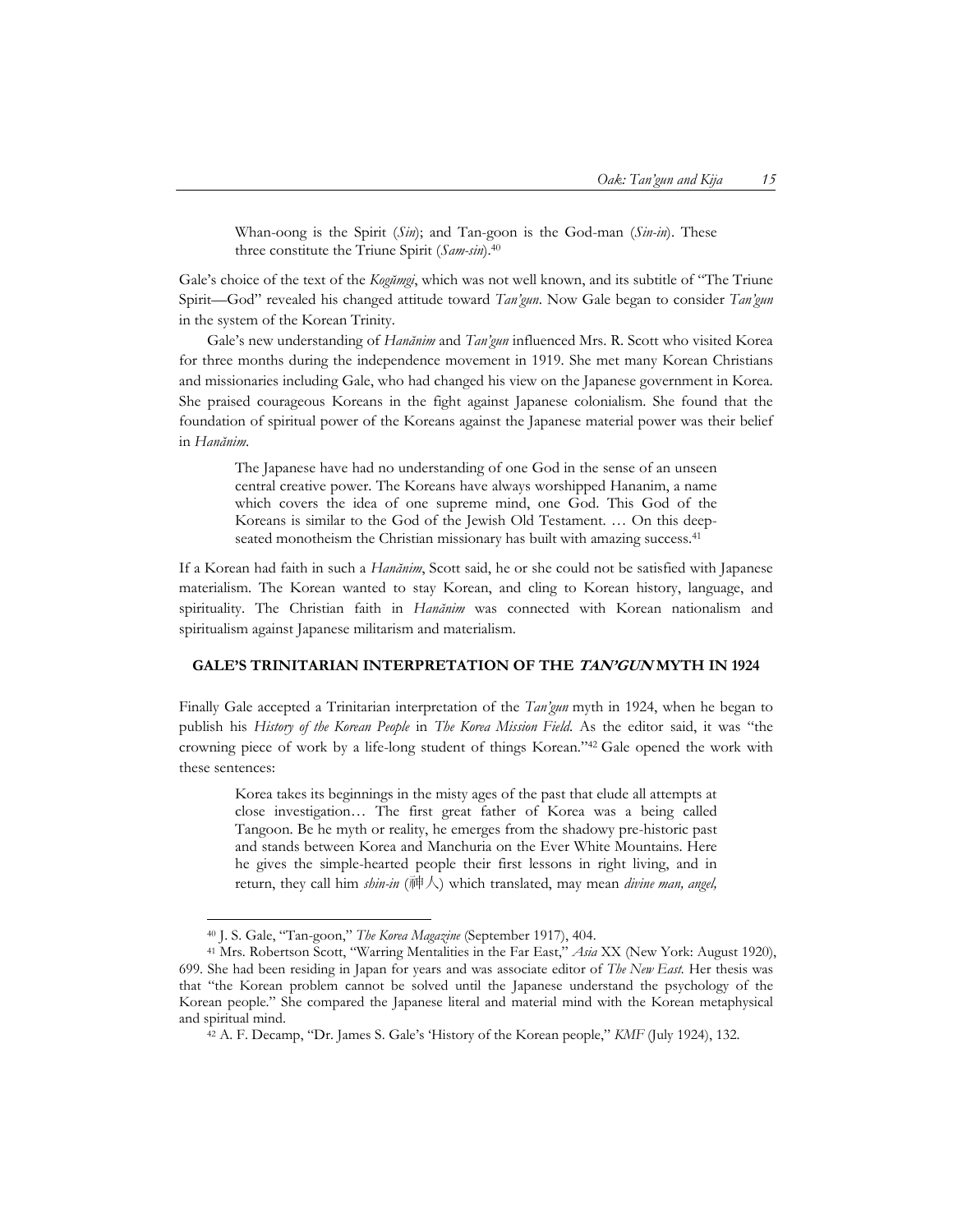*spirit,* or *god.* … A startling rumor comes down with him to say that he was the third person of a divine trinity. The *Ko-keum* Book (古今記) reads, "Whan-in (桓因) is God, Whan-oong (桓雄) is the spirit and Tangoon is the god-man. These three constitute a divine trinity." … Tangoon's teaching was known as the Worship of God, and was observed by bowing before the Almighty and offering sacrifice. Quite apart from Confucius, Buddha, and the old Philosophers in his relation to the Great Unseen, he has been the guiding genius for Korean inspiration through all ages.43

Although Gale presupposed again the uncertainty of the historical *Tan'gun* and omitted the role of the Bear-Woman, he acknowledged the Trinity of the *Tan'gun* myth. With a quotation from the *Kogŭmgi*, Gale admitted *Tan'gun* as the third person of "a divine trinity" of Korea. This Trinitarian understanding was not limited to Gale.44 Many Protestant missionaries in the 1920s embraced the trinitarianism of the *Tan'gun* myth. The Heavenly Father, the Holy Spirit, and the Son were counterparts of *Whanin, Whan'ung*, and *Tan'gun*. They admired the primitive monotheism of the myth, which explained to them the Korean people's genius for religion. *Tan'gun* was an incarnated god-man who taught the worship of *Hanănim*. 45

Gale's understanding of *Tan'gun* as the third person of the Korean Trinity was his crowning piece of work in his life-long study of Korean culture. Not only his understanding of *Hanănim* as "One Great One" fulfilled the Korean people's idea of what a divinity should be, but also Gale's Korean scholarship was fulfilled by the acceptance of the Trinitarian structure of the *Tan'gun* myth.

#### **CLARK'S UNDERSTANDING OF TAN'GUN IN 1932**

In 1932 Charles A. Clark reviewed the missionaries' opinions on *Tan'gun* during the previous three decades. He accepted the translations and interpretations of Hulbert and Gale.

Many of the Christians in Korea first had their interest in the Christian Gospel aroused through their knowledge of Tangoon and his God, and they have

 <sup>43</sup> J. S. Gale, "A History of the Korean People, Chapter I," *KMF* (July 1924), 134. He exemplified Kim Saeng and Solgŏ, who were blessed to have a creative artistic gift by *Tan'gun* through visions.<br><sup>44</sup> "Editorial," *KMF* (July 1924), 133. The editor said; "Most missionaries in Korea have

observed that the Koreans have a genius for religion which we were at a loss to explain; but Dr. Gale in this initial chapter shows us that they were 'to the manor born.' That in the misty realm of antiquity, B. C. 2333, there was a first great father of Korea called Tangoon, who taught the people right living and was regarded by his subjects as a divine-man. Strangest of all, rumor makes him the third person of a divine trinity. Tangoon not only served men with the truth during his life, but from time to time through the ages, in answer to longing prayers, appeared giving precious gifts to men, such as the power to write and to paint."

<sup>45</sup> Thus Gale and others did not accept the structure of the myth as the combination of the *ch'ŏnsinjok* (heavenly god group) and the *chisinjok* (earthly god group) to produce *Tan'gun*.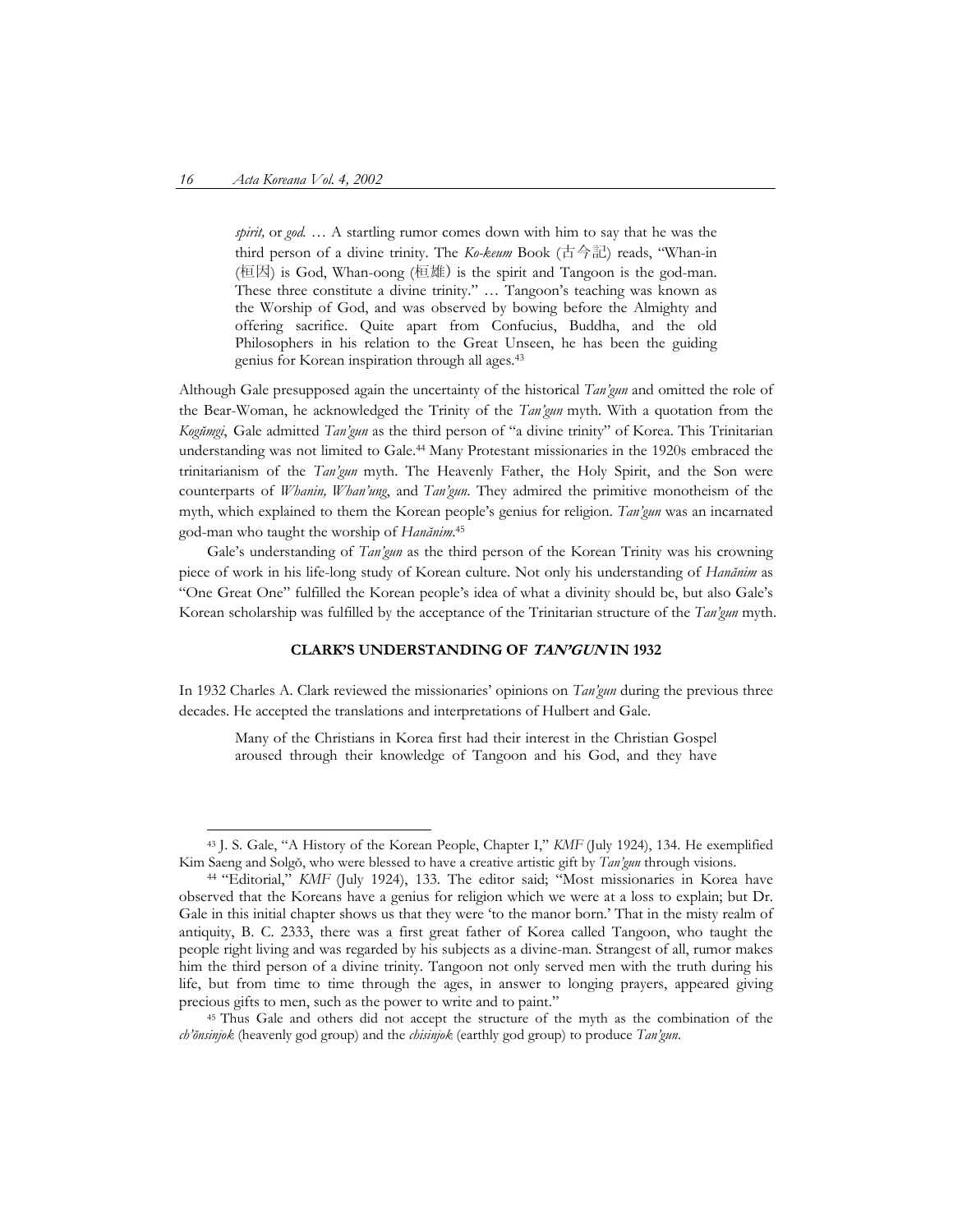recognized that He is one and the same as the God of their Bible. May the day come when all Korea may be led to do likewise.46

Clark stressed that *Tan'gun* worshipped *Hanănim*, and many early Korean Christians were interested in the Christian Gospel through the fact that the traditionally worshipped *Hanănim* was the same as the Christian God. Clark had no doubt that early Korean Christians and missionaries recognized that *Whanin*, the Divine One, was Creator *Hanănim,* who was the same as the biblical God. After the long search for God in Korea, Protestant missionaries in the 1930s considered *Tan'gun* as the first Shaman-king who worshipped *Hanănim.* 47

## **III. KIJA AND CHRISTIAN CIVILIZATION**

As we have noted above, missionaries believed the historicity of *Kija*, a Shang aristocrat and scholar, who reportedly left Zhou and arrived in Korea in 1122 B. C. And they stressed his powerful influence in forming the ancient Korean civilization.

#### **KIJA AS CULTURAL REFORMER**

The ideology of Confucian morality of the Chosŏn dynasty and the enlightened civilization of the Taehan Empire enhanced the role of *Kija* who had imported a higher foreign culture. Such a cultural perspective provided a point of contact with the late-nineteenth-century mission theory of Christian civilization, which attempted to transform a heathen society into a Christian one. The Presbyterian missions in Korea adopted the Nevius-Ross method for the establishment of indigenous churches, whereas the northern Methodist mission paid more attention to Christian civilization for the sanctification of the whole society. This holistic mission theory of the Methodists was allied with the enhancement of the medical, educational, and literary life of the men and women of Korea. But both Presbyterian and Methodists shared the theory of Christian civilization and believed in the superiority of western civilization.48

When Appenzeller and Jones became the editors of *The Korean Repository* in 1895, they expressed their concern for Christian civilization through the historical example of *Kija*. Appenzeller made the first full introduction of the *Kija* legend in 1895.

On the departure of *Dan Koun*, *Ki Tza* came from China as King of Chosön. He is the founder of the present social order and civilization and therefore worthy of study. … At the age of fifty with five thousand followers he came to Chosön.

<sup>46</sup> C. A. Clark, *Religions of Old Korea* (New York: Revell, 1932), 143. 47 Clark knew that there were the Shamanistic Trinity (*Samsin*), the Trinity of Chinese Taoism, many Buddhist Trinities, and the Trinity of the *Tan'gun* myth. (Ibid., 206) 48 See Oak Sung-deuk, "Early Presbyterian Mission Method in Korea, 1884-1903," *Han'guk* 

*Kidokkyo wa yŏksa* (September 1998); Oak Sung-deuk, "F. Ohlinger and Evangelical Methodist Mission Theology in Korea, 1884-1893," *Han'guk Kidokkyo wa yŏksa* (September 1999).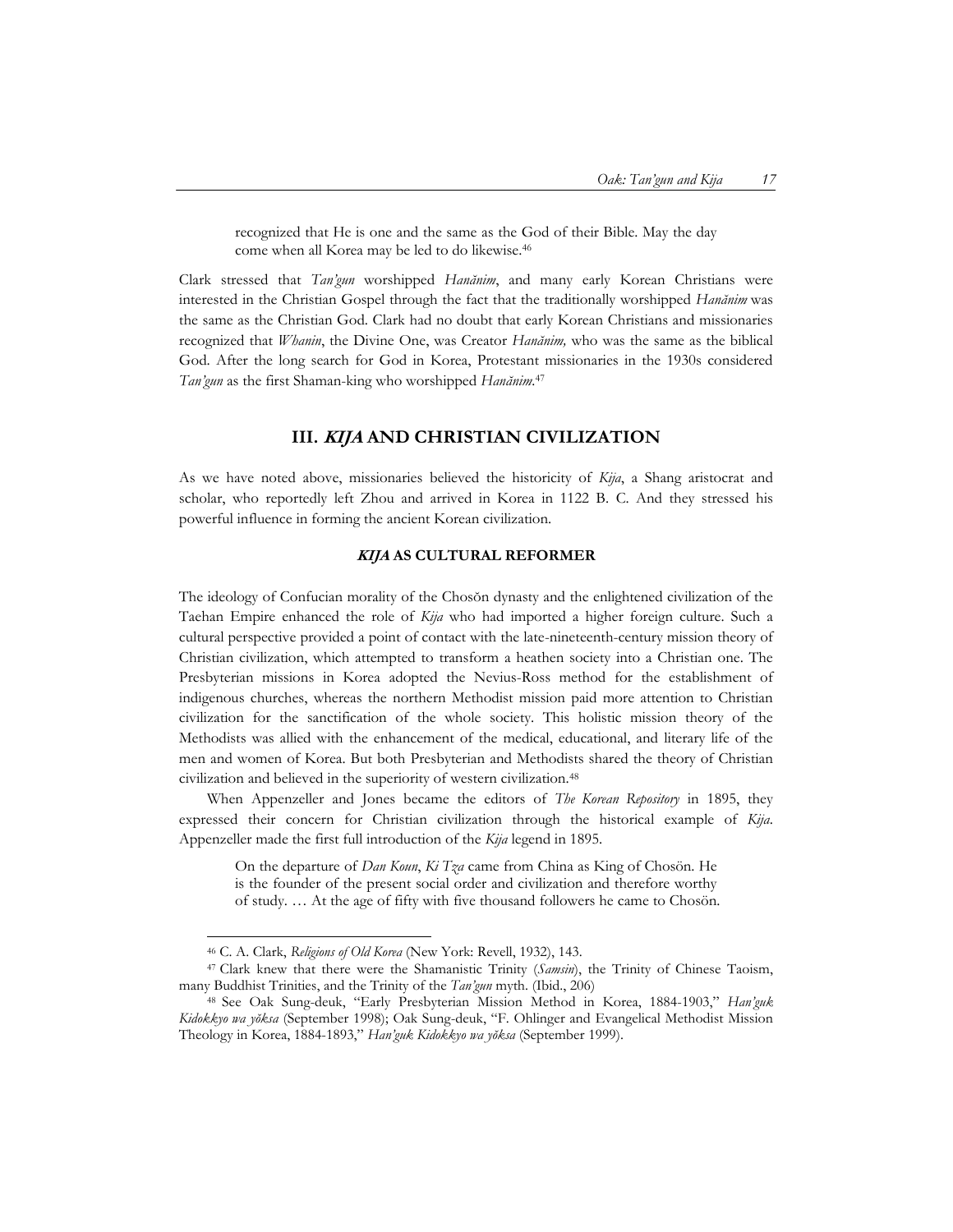… Among the followers of Ki Tza were representatives from all classes: doctors, scholars, mechanics, tradesmen, diviners and magicians. … Ki Tza and his adherents found the people to whom they came destitute of manner, morals and religion. …The sage instituted eight laws.49

Appenzeller continued: "The civilization introduced by Ki Tza was based on the Chinese Odes, History, Ceremonies and Music. The change wrought upon the natives was marvelous." If *Tan'gun*  was Abraham to the Koreans, *Kija* was Moses, a virtuous lawgiver and founder of a new civilization. *Kija* and his "first invasion" established a historical paradigm for Korean cultural renewal and advancement by accepting higher foreign civilization.

Appenzeller identified himself as a modern *Kija* in the sense of transferring higher civilization and reforming corrupted traditions. He intended to make a corner of Seoul "a little bit of America." He advocated higher education for the young and education for women. He edited a religious paper and magazine, and managed a printing press and a bookstore. He also supported the Independence Club. He was "a champion of civilization." He aimed to challenge heathenism, change old customs, recreate civilization, and finally "create a new nation." He believed that "there would have been no new Japan, no re-civilized Korea, and no modernized China without Protestant missionaries."50

Gale also emphasized the cultural reformation of *Kija,* who fixed the eight laws of the kingdom, and domesticated the violent people by introducing the wide-brimmed hat and planting willow trees, symbolizing a gentle nature. In 1900 Gale mentioned *Kija* as the great Chinese man who became the first and foremost father of Korea and introduced writings and customs to the barbarous Koreans. Gale emphasized the success of *Kija*'s moral government, which made P'yŏngyang a perfect civilized city where religion and righteousness abounded. <sup>51</sup> Protestant missionaries accepted *Kija*'s paradigm of cultural transformation or colonization by higher civilization.

#### **KIJA AS CULTURAL ASSIMILATOR**

Hulbert agreed with Appenzeller, Jones, and Gale on the role of *Kija* as cultural reformer. Yet Hulbert had a different view of *Kija*'s role in founding Korean civilization in 1900.

When Keui-ja came in 1122 B. C., he brought with him a mass of Chinese material, but Keui-ja recognized the necessity of adapting himself and his followers to the language of the people among whom they had come. The Chinese language was not imposed upon the people. He determined to govern

<sup>&</sup>lt;sup>49</sup> H. G. Appenzeller, "Ki Tza," *KR (March 1895), 83-4. (March 1895), 83-4. Solution B. Appenzeller* (New York: Revell, 1912), 101, 160-1, 225ff.<br><sup>51</sup> J. S. Gale, "Korean History," *KR* (September 1895), 321-2; J. S. Gale, "The Influence of China

upon Korea," *TKB* (1900), 1-3.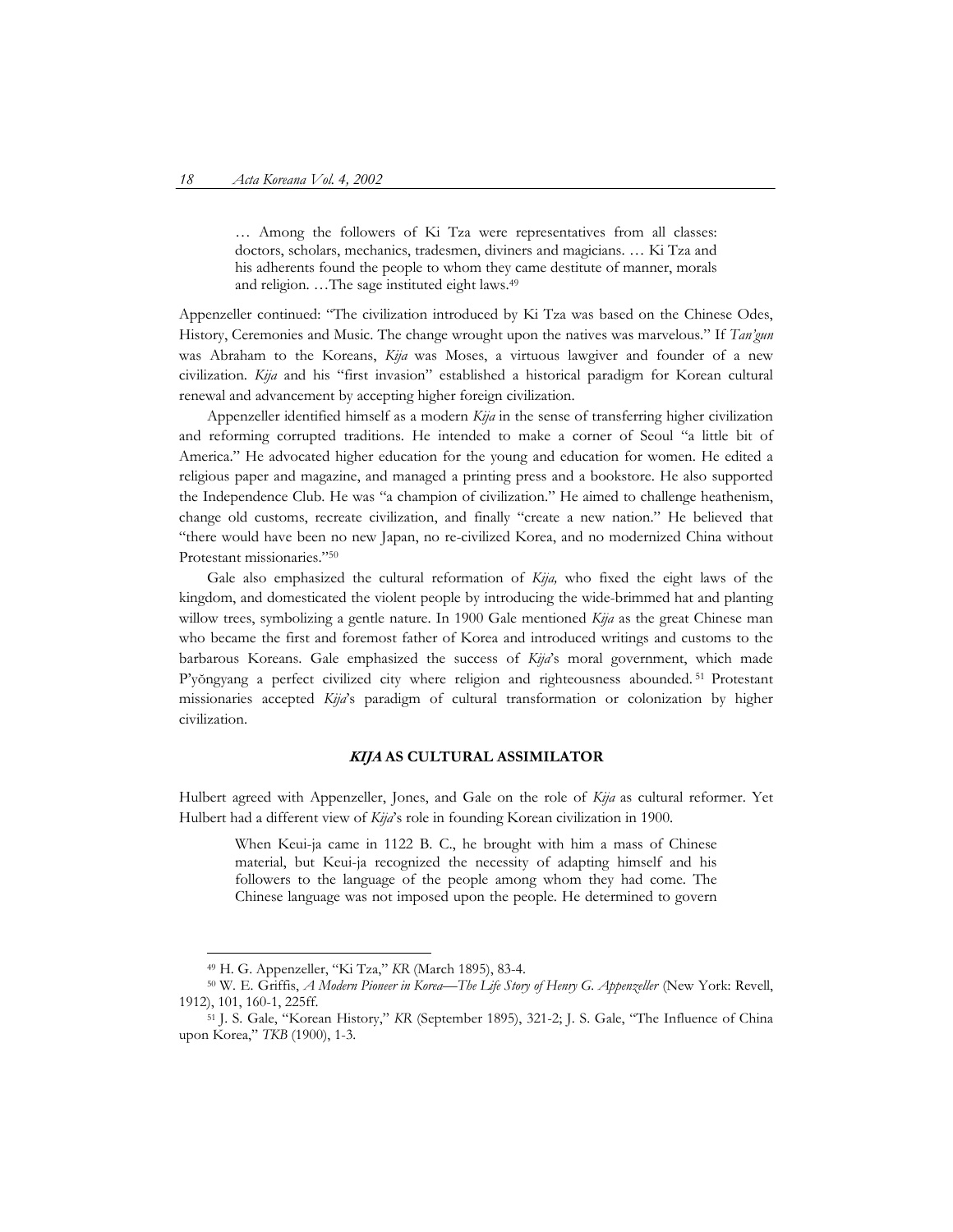through magistrates chosen from the various districts and taught them the science of government.<sup>52</sup>

Hulbert's emphasis on *Kija*'s accommodation of Chinese culture and language to the Korean context seemed to reflect American missionaries' attitude toward Korean culture and religions. They used the pure Korean language and characters in the Scriptures and tracts. Only a few exceptions from the Chinese-Korean mixed editions were published for the educated classes. They encouraged self-supporting, self-propagating, and self-governing churches. They prioritized evangelical spirituality over organization, so that native groups, not organized churches, rapidly proliferated under the leadership of local Christians with a minimum of supervision by missionaries. The native style of chapels (such as an "L"-shaped building), assimilated forms of worship and prayers (such as dawn prayer meetings, vocal prayer, mountain prayer with fasting, and all-night prayer meetings), and vernacular literature were some aspects of the indigenized Korean Churches.

## **IV. CONCLUSION**

Protestant missionaries studiously approached ancient Korean religious history to find vestiges of primitive monotheism or points of contact with Christianity. When they delved into the *Tan'gun* myth, they encountered the idea of the primitive monotheistic and the Shamanistic god *Hanănim* (하님)*.* After a relatively short period of controversy over the terms, missionaries, initiated by the Korean Christians, adopted *Hanănim* as the authorized term for God. They identified *Whanin*, the Divine One, of the *Tan'gun* myth with the biblical God, the Creator. They found a parallel between *Tan'gun* and Abraham and regarded *Kija* as a Korean Moses.

North American missionaries accepted *Hanănim* with their own theological reflections. It fitted their evangelical theology of non-Christian religions. First, "the theory of degradation" led them to find the vestiges of primitive monotheism and primitive revelation in the *Tan'gun* myth and its *Hanănim*. Although the term was contaminated by the Korean pantheistic system, it still had its distinctive original monotheistic nature. Thus, as Underwood expected, the adoption of *Hanănim* as a Christian God by the Korean Church allowed the Koreans to recover the original monotheistic and Trinitarian meaning of the term. Second, "fulfillment theory" enabled them to find "the points of contact" in Korean religions and accept them as "preparation for the Gospel." They interpreted the *Tan'gun* myth in relation to *Hanănim*, and believed in the fulfillment of fundamental Korean religious longings and aspirations by Christianity.

In the space of only a generation, the metamorphosis of *Tan'gun* from the first father and king of the Korean race, to the cultural hero, to the priest of Shamanism, to the third person of the Korean Trinity, and finally to the spiritual source of the Christian term *Hanănim* took place. Although American fundamentalism began to influence the Korean Presbyterian Churches from

 <sup>52</sup> H. B. Hulbert, "Korean Survivals," 27.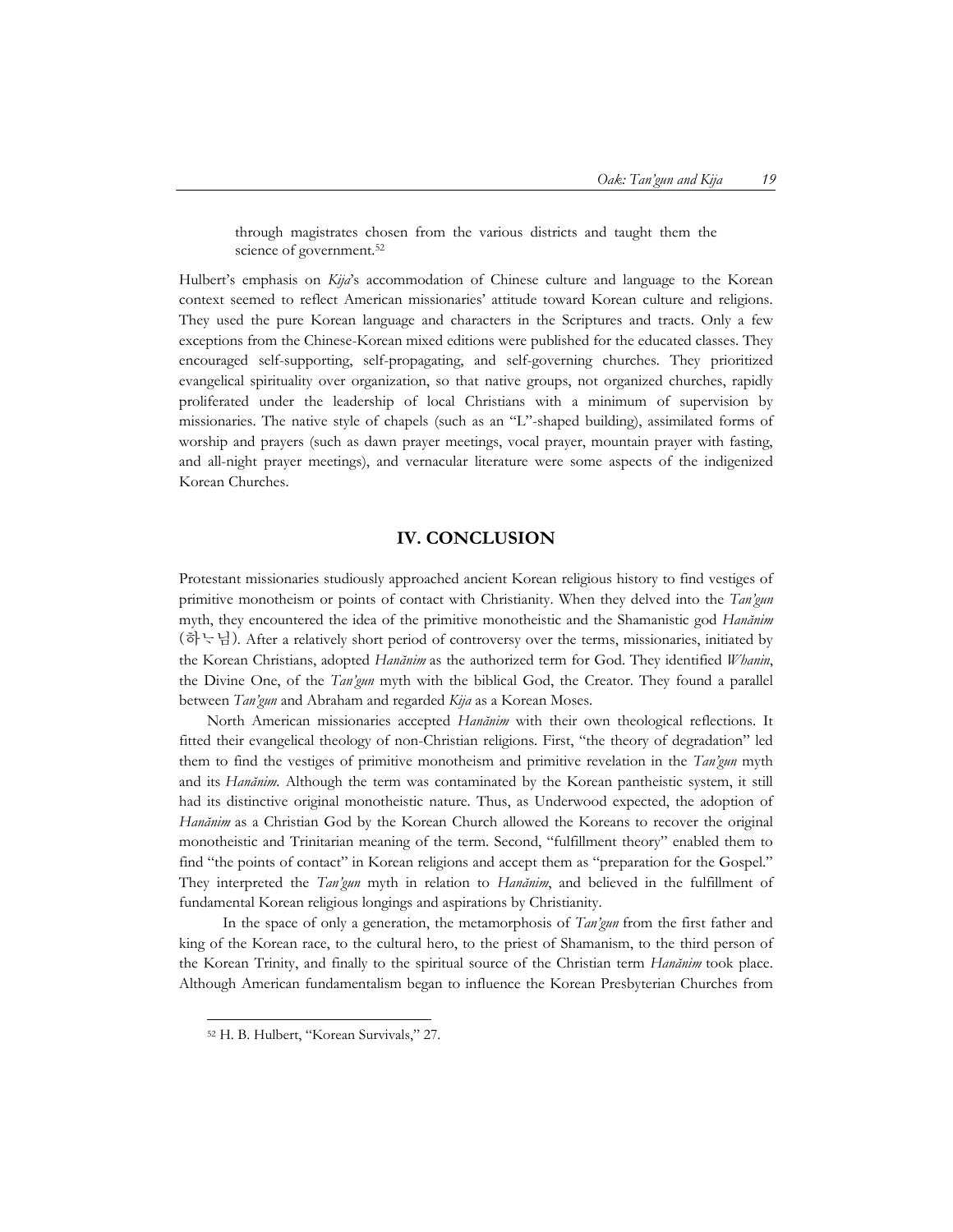the 1920s, fulfillment theory, established in the 1910s, flourished among them as well as within the Korean Methodists.

Many Korean Christians were interested in the Christian gospel through the fact that the traditionally worshipped *Hanănim* of the *Tan'gun* myth was the same as the Christian God. They found a new God *Hanănim* in the face of the national crisis between the Chinese-Japanese War and the Russo-Japanese war. The Korean Church that believed in *Hanănim*, as it was connected to the nationalistic belief in *Tan'gun*, had a nationalistic identity under the rule of Japanese colonialism. Korean Christians could not be satisfied with the material benefits brought by the Japanese imperial government. Because they believed in the one God and the life-loving Spirit, they could resist Japanese materialism, militarism, and Shintoism. The spiritual foundation of the Independence Movement of 1919 and the Shinto Shrine Resistance Movement in the late 1930s was the belief in *Hanănim*. In other words, early Korean Christianity accepted *Tan'gun* nationalism and fought against Japanese colonialism to preserve national identity. Therefore, the argument of contemporary conservative Koreans, which claims that they are legitimate heirs of the early Korean Church's denunciation of superstitious and idolatrous myths, is historically unsupported.

The process of the adoption of *Hanănim* of the *Tan'gun* myth as the Christian God revealed the first generation North American missionaries' continuous effort for the indigenization of Korean Christianity as well as Korean Christians' theological initiative and potentiality. Of course, late nineteenth-century evangelicalism disregarded Korean religions as "superstitious" heathenism and attempted to destroy "idolatry." They were Western evangelical missionaries whose final aim was to convert individual Koreans into Christians or Christianize the whole Korean society. Nevertheless, if we see the other side of their missiology and Korean studies, we will find that their essential attitude toward Korean religions was to seek points of contact and to fulfill them with Christianity. They revised their first negative impressions of Korean religions from the middle of the 1890s. They began to map the pluralistic situation of Korean religions and researched the ancient Korean myths, history, and the Korean mind to find points of contact with Christianity. North American missionaries' theology of indigenization and fulfillment theory transformed a Shamanistic god *Hanănim* into the Christian God. This process of transformation illustrated that the leading missionaries were not exclusive imperialists unswervingly, but were changed into liberal evangelicals or inclusive pioneers of Korean theology. Some of them acknowledged the preexistence of the divine revelation in Korean religious history and accepted various divine names as the Christian terms for God. The authorized term for God, *Hanănim,* was adopted both on the Triune character of the *Tan'gun* myth and on the historical basis of its original monotheism. The Korean term *Hanănim* had a solid theological advantage in its compatibility with a pure monotheistic Trinity, compared with the Chinese term *Shangti* or *Shin* or the Japanese term *Kami*. The doctrine of the Trinity may provide the Korean Church with more potential for open dialogue with non-Christian religions that also have their own conception of the trinity.

The Christian term *Hanănim*, however, has some shortcomings that have not been overcome in its formational history. *Hanănim* has not been free from northwestern provincialism, Shamanistic syncretism, and the patriarchal image. Northwestern provincialism influenced the